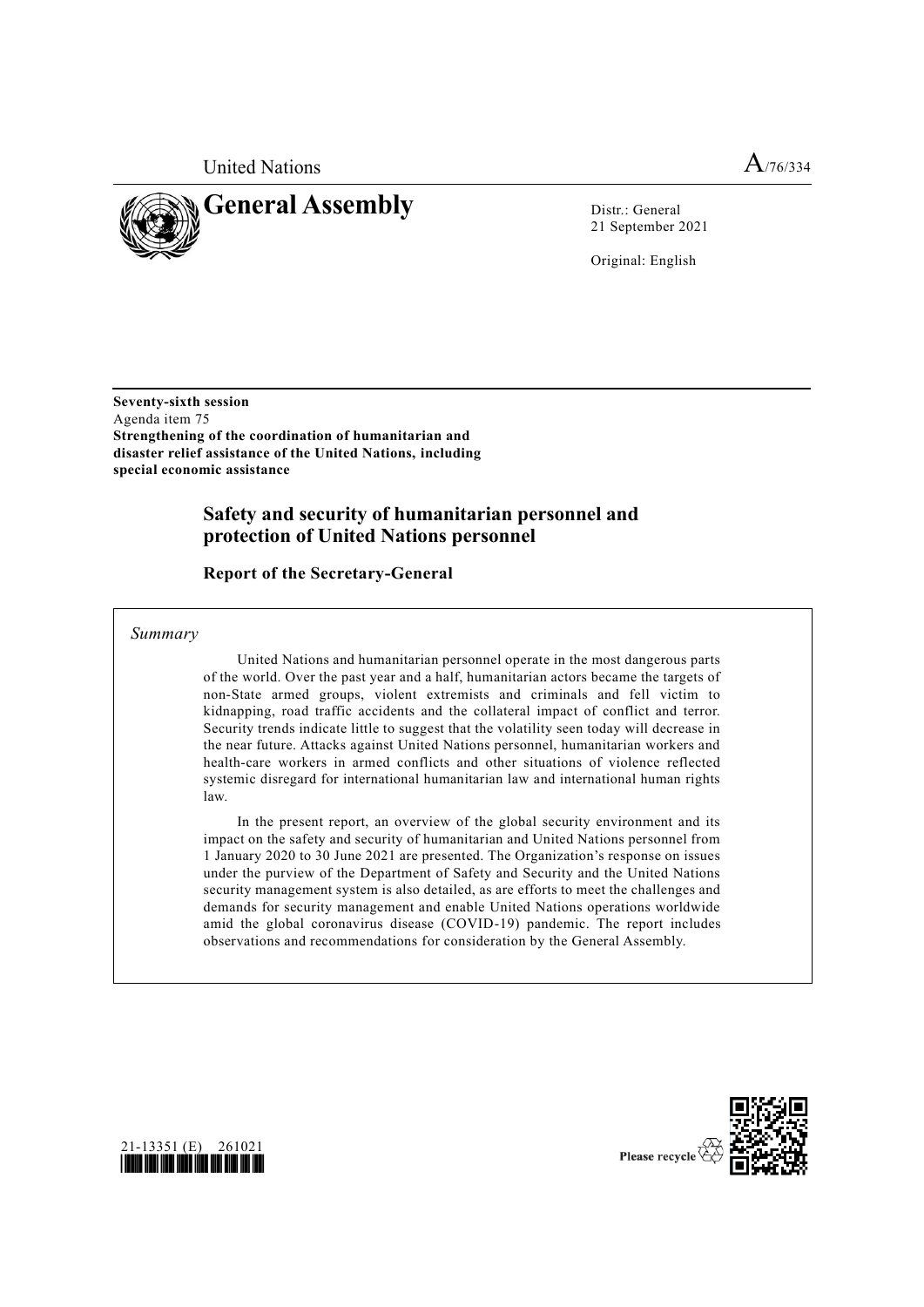**A/76/334**

# **I. Introduction**

1. In its resolution [75/125,](https://undocs.org/en/A/RES/75/125) the General Assembly requested the Secretary-General to submit to the Assembly, at its seventy-sixth session, a comprehensive and updated report on the safety and security of humanitarian personnel and protection of United Nations personnel and on the implementation of the resolution. The Assembly also requested that the Secretary-General include in his report an assessment of the impact of safety and security risks on such personnel, and the development, implementation and outcomes of policies, strategies and initiatives of the United Nations system in the field of safety and security.

2. The present report covers the 18-month period from 1 January 2020 to 30 June 2021. It provides an overview of the global security environment, the associated security threats and risks facing United Nations personnel,  $1$  the Organization's responses and the security challenges that the Organization faces. The report concludes with observations and recommendations for consideration by the Assembly.

# **II. Security threats against United Nations personnel**

# **A. Global security environment**

3. Heightened volatility pervades the global security environment, with no sign of improvement for years to come. Alongside a once-in-a-century public-health emergency, the security consequences of which remain unclear, the reporting period saw an unprecedented level of population displacement and food insecurity, combined with debt crises and climate shocks.

4. The global economic downturn resulting from the coronavirus disease (COVID-19) pandemic presented tremendous challenges for many Governments in meeting the basic needs of their populations, sustaining health-care and public service infrastructure and maintaining law and order. The COVID-19 crisis has markedly increased the public's economic discontent, resulting in a global surge in protests, civil unrest and political instability across many regions of the world.

5. The COVID-19 pandemic has increased the global need for humanitarian assistance, while pandemic-related and travel restrictions have presented challenges for United Nations and humanitarian personnel in gaining access to populations in need. Forcibly displaced people worldwide at the end of 2020 rose to 82.4 million, compared with 79.5 million at the end of 2019.<sup>2</sup> At the beginning of 2021, it was estimated that 235 million people around the world would need humanitarian assistance and protection.<sup>3</sup> This is the highest number in decades. By mid-2021, 238 million people were in need of humanitarian assistance. <sup>4</sup>

**\_\_\_\_\_\_\_\_\_\_\_\_\_\_\_\_\_\_**

<sup>&</sup>lt;sup>1</sup> For the purpose of the present report, the term "United Nations personnel" refers to all personnel covered by the United Nations security management system, including United Nations system personnel, United Nations Volunteers, individually deployed military and police personnel in peacekeeping or special political missions, consultants, individual contractors, experts on mission and other officials with a direct contractual agreement with an organization of the United Nations system. The term does not refer to military members of national contingents or members of formed police units when deployed with their contingent.

<sup>2</sup> United Nations, Office of the United Nations High Commissioner for Refugees, "Global trends: forced displacement in 2020". Available at [www.unhcr.org/flagship-reports/globaltrends/.](http://www.unhcr.org/flagship-reports/globaltrends/)

<sup>3</sup> United Nations, Office for the Coordination of Humanitarian Affairs, "Global Humanitarian Overview 2021". Available at [www.unocha.org/global-humanitarian-overview-2021.](http://www.unocha.org/global-humanitarian-overview-2021)

<sup>4</sup> Ibid., "Global humanitarian overview 2021: May update". Available at: [gho.unocha.org/monthly](http://gho.unocha.org/monthly-updates/global-humanitarian-overview-may-update)[updates/global-humanitarian-overview-may-update.](http://gho.unocha.org/monthly-updates/global-humanitarian-overview-may-update)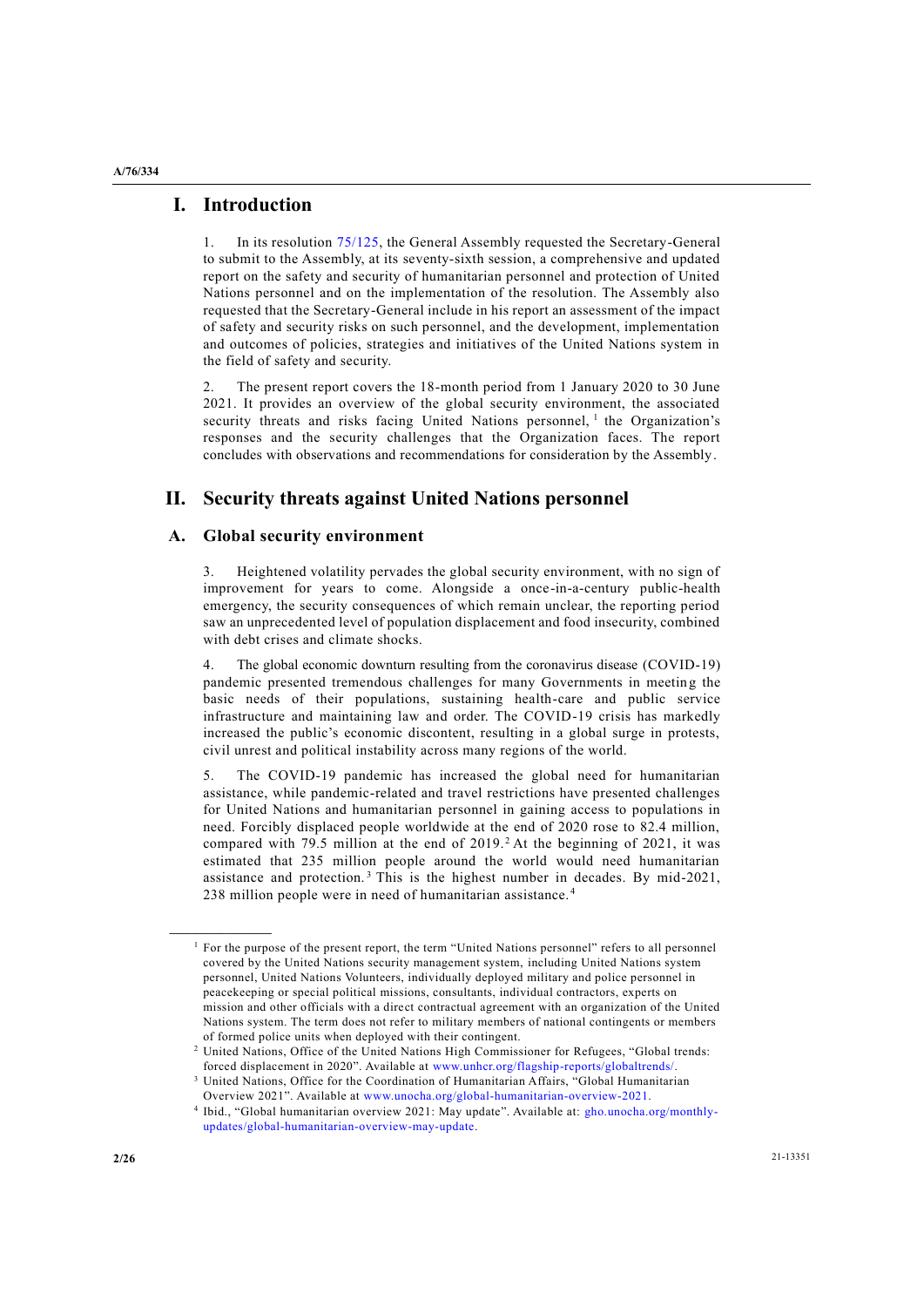6. In order to support fundamental humanitarian needs, United Nations and humanitarian personnel have been working in active armed conflict and cross-border operations and faced significant security threats across the globe. In particular, they have faced considerable challenges in operating in countries with a complex or deteriorating security environment. As humanitarian organizations worked in deteriorating security situations, humanitarian actors became the targets of criminal activities. Criminal groups thrived, especially where informal economies prevailed. In some countries, the economic fallout resulting from the COVID-19 pandemic, combined with pre-pandemic challenges, led to new levels of social inequalities, weak governance and human rights abuses. This is reflected in the number of abductions of United Nations personnel.

7. In West Africa, Boko Haram and the Islamic State West Africa Province retained a significant presence throughout the Sahel and Lake Chad Basin regions and have increased attacks on humanitarian and United Nations personnel, severely limiting humanitarian access. In East Africa, conflict in the Tigray region of Ethiopia and intense violence in Cabo Delgado Province in Mozambique dramatically increased humanitarian need and posed new threats to humanitarian workers. In South-East Asia, 2021 saw a renewal of civil conflicts in some areas. Extremist groups continued to recruit, maintain networks and conduct sporadic attacks on symbolic targets, including locations frequented by foreigners. In Central Asia, during the reporting period, Afghanistan saw rapid advances by the Taliban. Those conditions presented mounting challenges for United Nations personnel and humanitarian responders, while creating new waves of displaced populations. In Latin America and the Caribbean, an increase in the number of instances of civil unrest and protests notwithstanding, the United Nations was not targeted directly in most cases. The Organization has, however, faced disruptions in travel and supply chains and office closures, with an impact on access to populations in need of humanitarian assistance. In high-income Western countries, home-grown extremism and nationalism continued to thrive owing to rising socioeconomic and political marginalization and grie vances.

8. For the past 18 months, three major trends, reflecting the multisectoral aspects of security, have persisted, with adverse effects on the levels and types of threats against United Nations and humanitarian personnel carrying out their critical work in volatile settings.

First, the role of non-State armed actors continued to gain prominence. This has had a considerable impact not only on the livelihood of the population in areas under the control of non-State armed groups, but also on the humanitarian response operations and the security of United Nations and humanitarian personnel delivering assistance to civilians in those areas. While United Nations and humanitarian personnel have not been an explicit target of non-State armed actors, except for some extremist groups, they have experienced access constraints or have been harmed through indirect or collateral exposure to violence between armed groups and State security forces, or as collateral in instances in which violence is perpetrated again st civilian populations.

10. Second, information technology, alongside its benefits, has posed threats associated with disinformation. Amid the COVID-19 pandemic, disinformation campaigns grew, slowing down the vaccination process, discrediting public policy action and fuelling political instability, with adverse effects on the security and safety of humanitarian and United Nations personnel. Disinformation campaigns presented an emerging threat when aimed at discrediting the United Nations and specific United Nations entities and promoting anti-United Nations and anti-humanitarian organization sentiments. In the Central African Republic, such campaigns led to threats and violence against humanitarian actors and United Nations personnel, as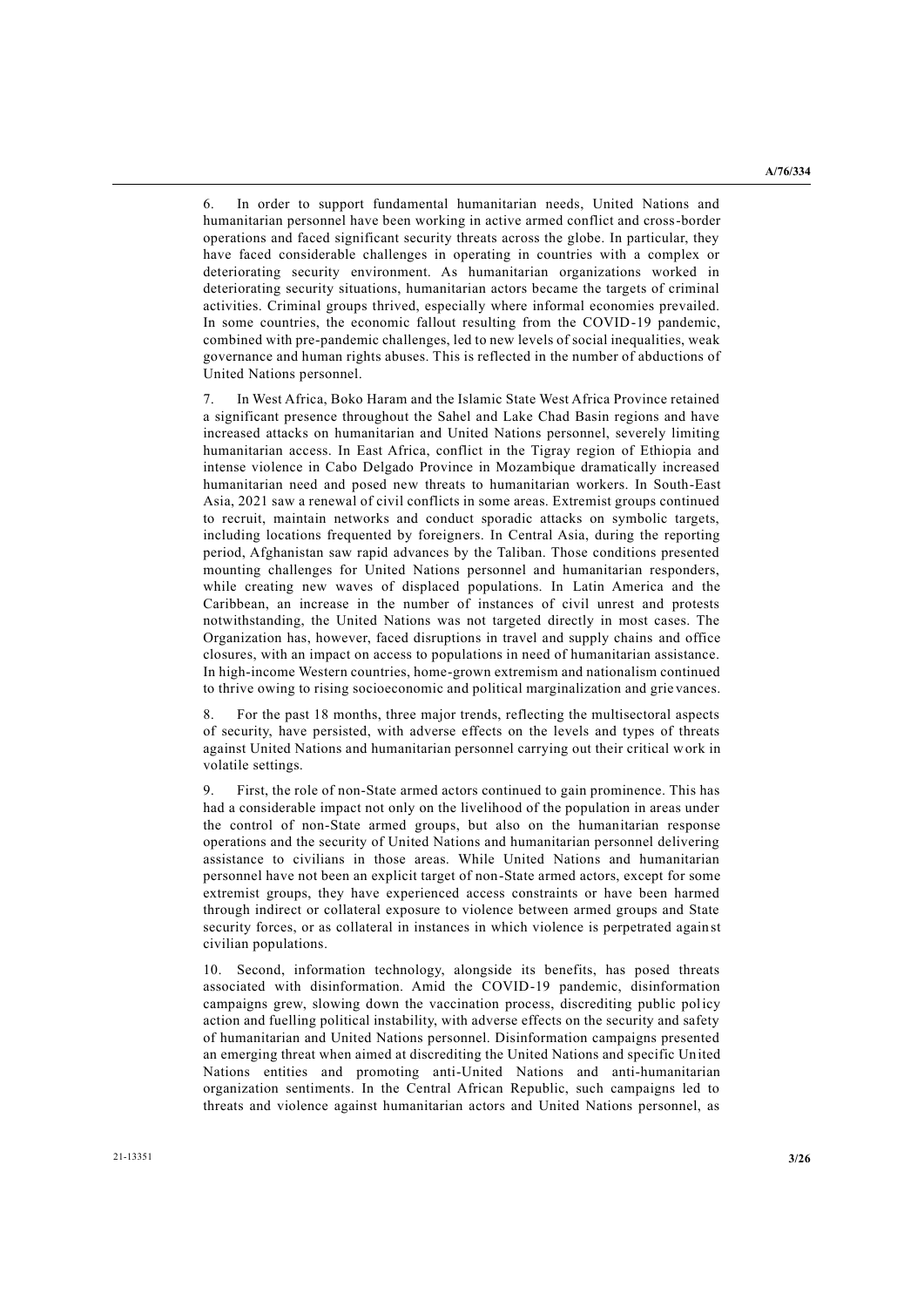well as false accusations against the United Nations Multidimensional Integrated Stabilization Mission in the Central African Republic (see [S/2021/571\)](https://undocs.org/en/S/2021/571).

11. Third, the expansion of violent extremism across continents continued, in particular in areas lacking employment opportunities for young people and basic State services such as security. Owing to projected debt levels and financing gaps in developing and least developed countries, many Governments hosting United Nations operations faced mounting difficulties in funding their security forces and counterterrorism operations, in particular in sub-Saharan Africa, where the activities of non-State armed groups were increasing. Certain violent extremist armed groups continued to issue propaganda casting humanitarian workers and organizations, including the United Nations, as legitimate targets and inciting its affiliates and sympathizers to conduct attacks against them.

12. During the reporting period, attacks against humanitarian workers and attacks on health care<sup>5</sup> remained a significant concern. Between January 2020 and June 2021, the World Health Organization's Surveillance System for attacks on health care<sup>6</sup> reported 920 attacks on health care in 16 countries and territories that resulted in 339 deaths and 597 injuries. Those figures marked a notable decrease compared with the previous reporting period (1,195 attacks, 378 deaths and 872 injuries). Attacks against humanitarian workers and health-care workers in armed conflicts and other situations of violence reflected systemic disregard for international humanitarian law and international human rights law.

# **B. Security incidents affecting the United Nations security management system**<sup>7</sup>

## **1. Main types of incidents and their impact on United Nations personnel**

13. Overall, incidents relating to safety and security affected 1,458 United Nations personnel in 2020, compared with 1,516 in 2019, which represents a 3.8 per cent decrease, and is lower than the average number of personnel affected (1,547) between 2012 and 2020 (see figure I). In the first half of 2021, incidents related to safety and security affected 759 United Nations personnel compared with 646 in the first half of 2020.

**\_\_\_\_\_\_\_\_\_\_\_\_\_\_\_\_\_\_**

<sup>5</sup> World Health Organization refers to an attack on health care as any verbal or physical violence or obstruction or threat of violence that interferes with the availability, access and delivery of curative and/or preventive health services during emergencies.

<sup>6</sup> Available at [https://extranet.who.int/ssa/LeftMenu/Index.aspx?utm\\_source=](https://extranet.who.int/ssa/LeftMenu/Index.aspx?utm_source=Stopping%20attacks%20on%20health%20care%20our%20work) [Stopping%20attacks%20on%20health%20care%20our%20work.](https://extranet.who.int/ssa/LeftMenu/Index.aspx?utm_source=Stopping%20attacks%20on%20health%20care%20our%20work)

<sup>7</sup> The United Nations security management system is composed of all United Nations system organizations and other international organizations that have signed a memorandum of understanding with the United Nations on security management.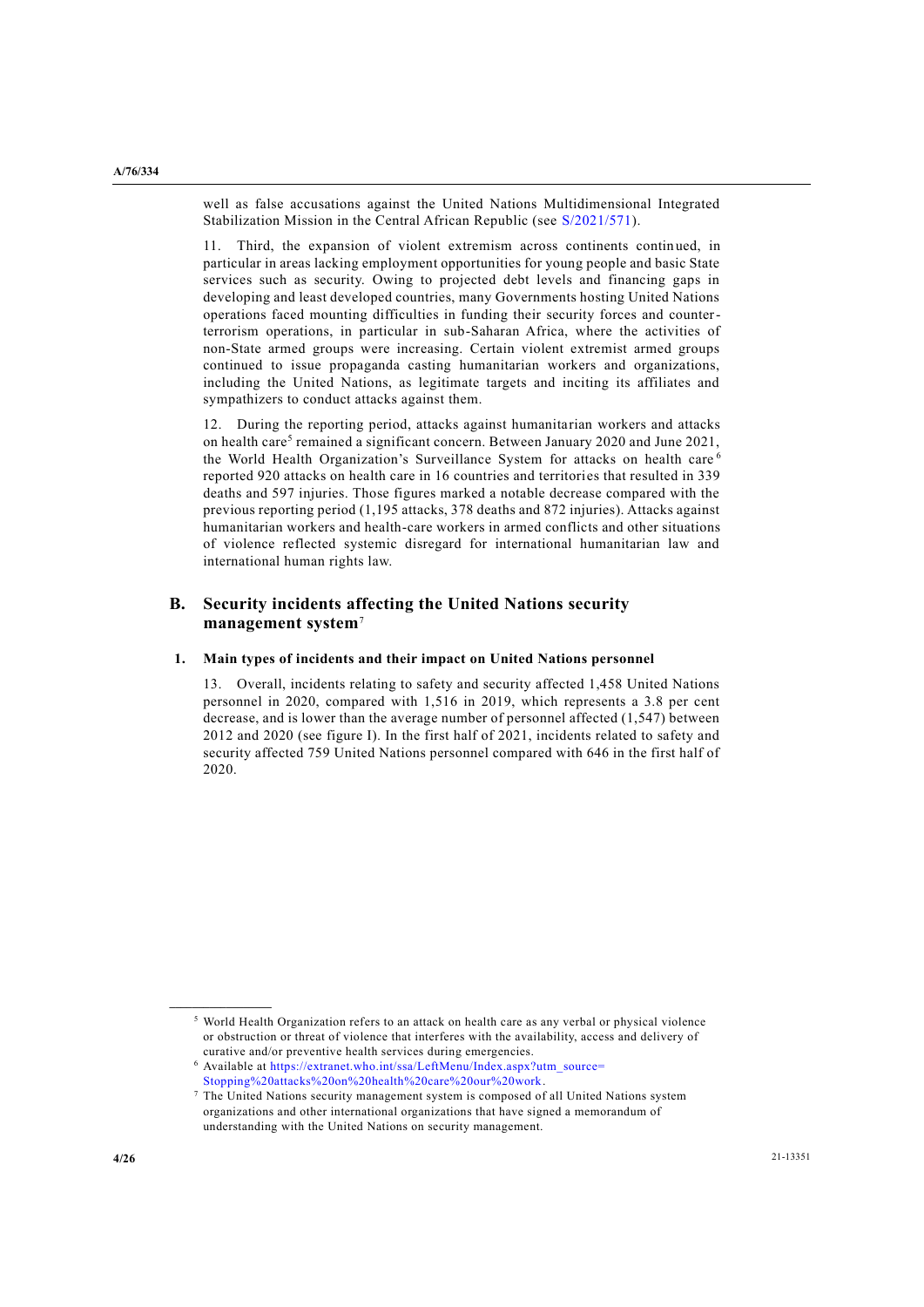

Figure I **United Nations personnel affected by safety and security incidents**

14. In 2020, four United Nations personnel lost their lives as a result of acts of violence, three as a result of criminal acts and one as a result of armed conflict (see figure III and annex III). Of fatalities resulting from violence in 2020, there were no deaths of United Nations personnel attributed to terrorism (see figure III). Those casualties occurred in Afghanistan, the Central African Republic, Myanmar and the Sudan. The reduction in fatalities as a result of violence (see figure II) is due in part to the travel restrictions and quarantine measures implemented around the world in response to the COVID-19 pandemic. In the first six months of 2021, three United Nations personnel lost their lives, all as a result of violence associated with crime , which is higher than the first six months of 2020 (two fatalities). Those fatalities occurred in the Democratic Republic of the Congo, Haiti and Mali. This reflects a consistent trend in which crime-related incidents have accounted for a majority of United Nations personnel fatalities over the past eight years.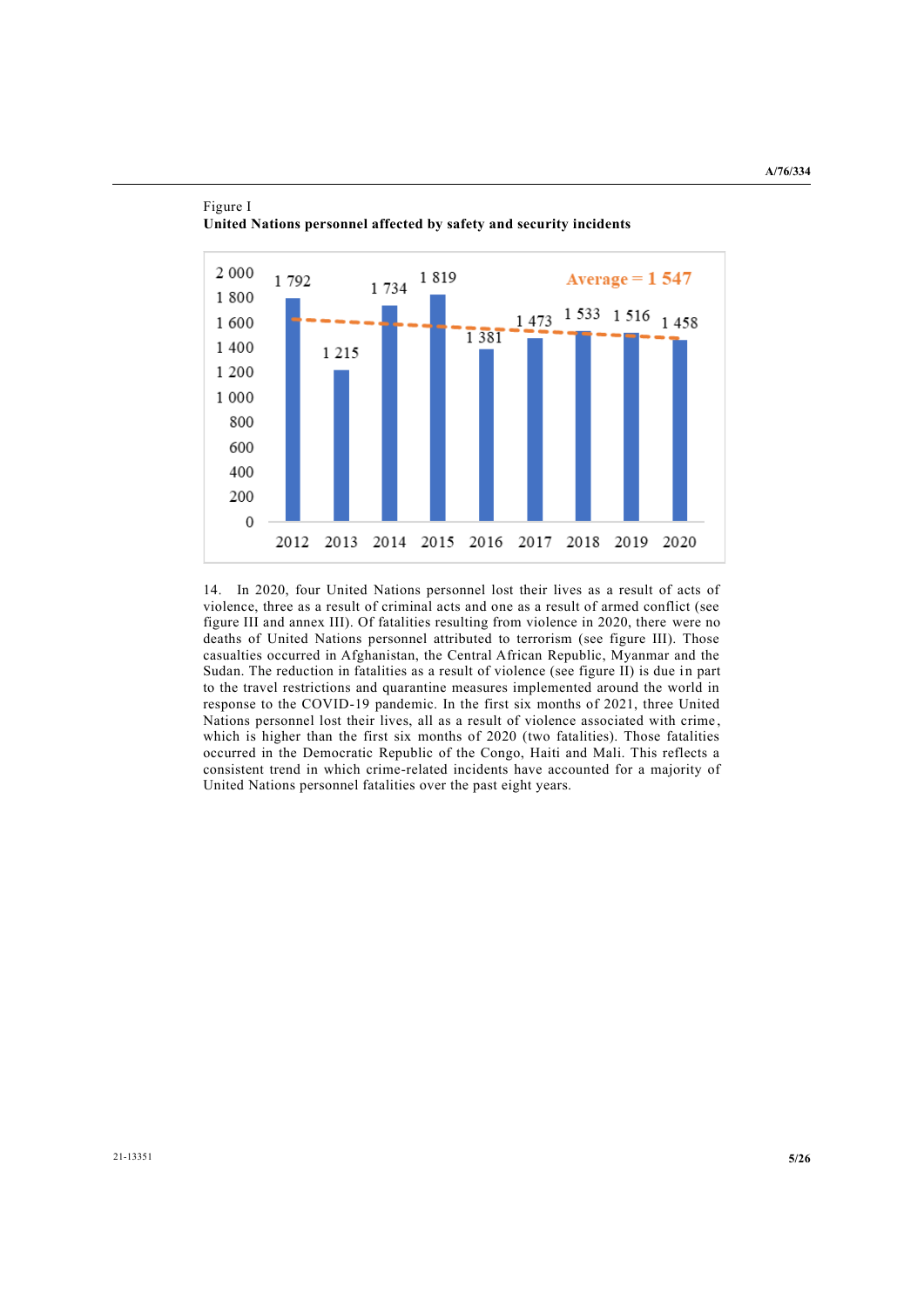

Figure II **Fatalities of United Nations personnel resulting from violence**

Figure III **Fatalities of United Nations personnel resulting from violence, by category of threat** 



15. In 2020, there were 32 direct attacks against United Nations premises, 110 attacks on United Nations vehicles and 129 intrusions into United Nations premises, totalling 271 incidents (see annex IV). Most of the attacks occurred in the Democratic Republic of the Congo, Mali and South Sudan. Reports show that eight official United Nations vehicles were lost or damaged as the result of such attacks in 2020. For the first six months of 2021, there were 13 direct attacks on United Nations premises, 54 attacks against United Nations vehicles and 46 intrusions into United Nations premises, totalling 113 incidents. As a result of those attacks, nine official United Nations vehicles were lost or damaged.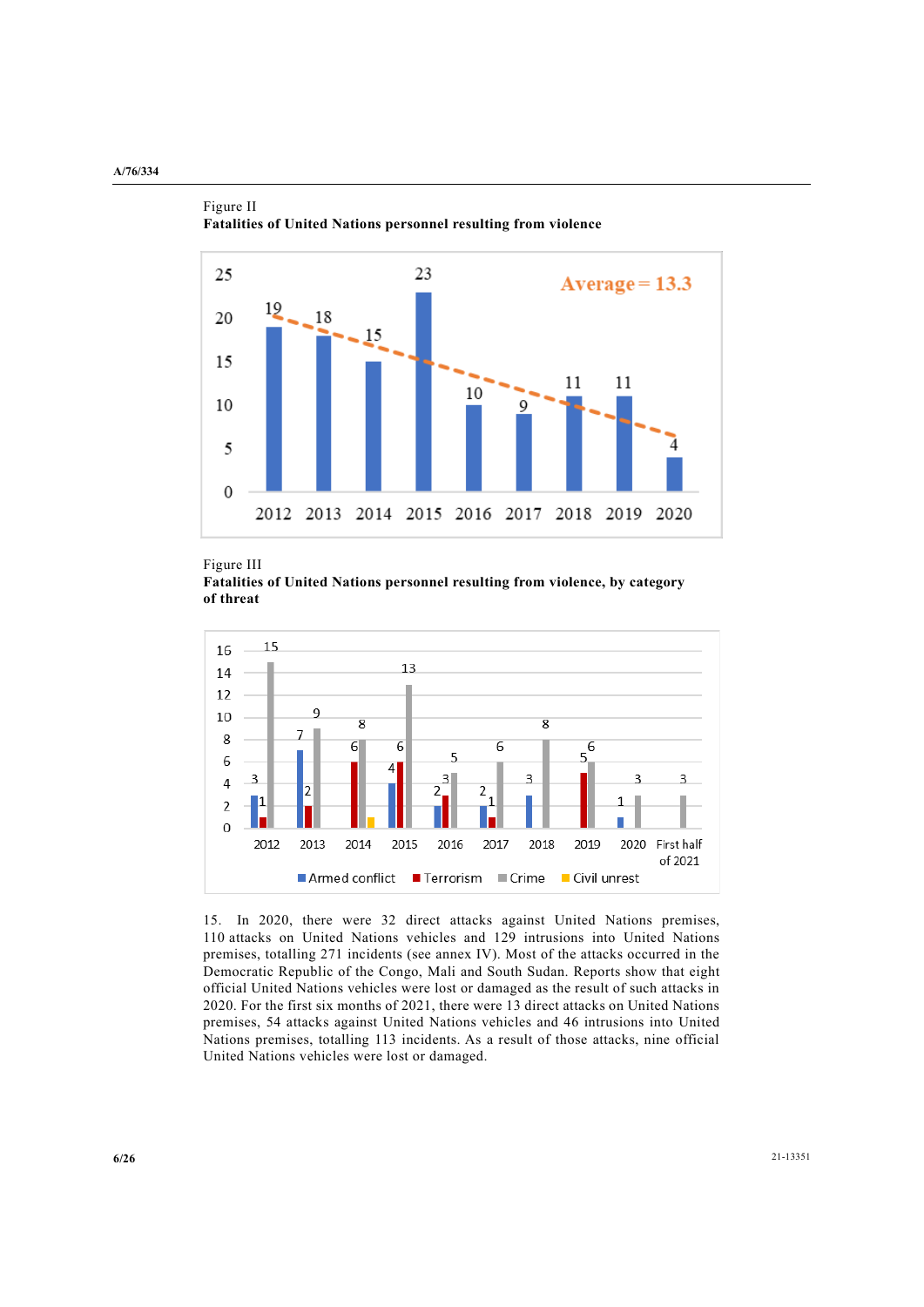

## Figure IV **Attacks on United Nations premises and United Nations official vehicles**

## *Crime*

16. Of the 1,458 United Nations personnel affected by safety and security incidents in 2020, 843 (58 per cent) were victims of crimes, which included robberies, residence break-ins, burglaries, and aggravated and sexual assault (see figure V and annex III), a slight decrease compared with 861 in 2019. Of the United Nations personnel affected by crime during 2020, 554 (66 per cent) were locally recruited and 289 were internationally recruited.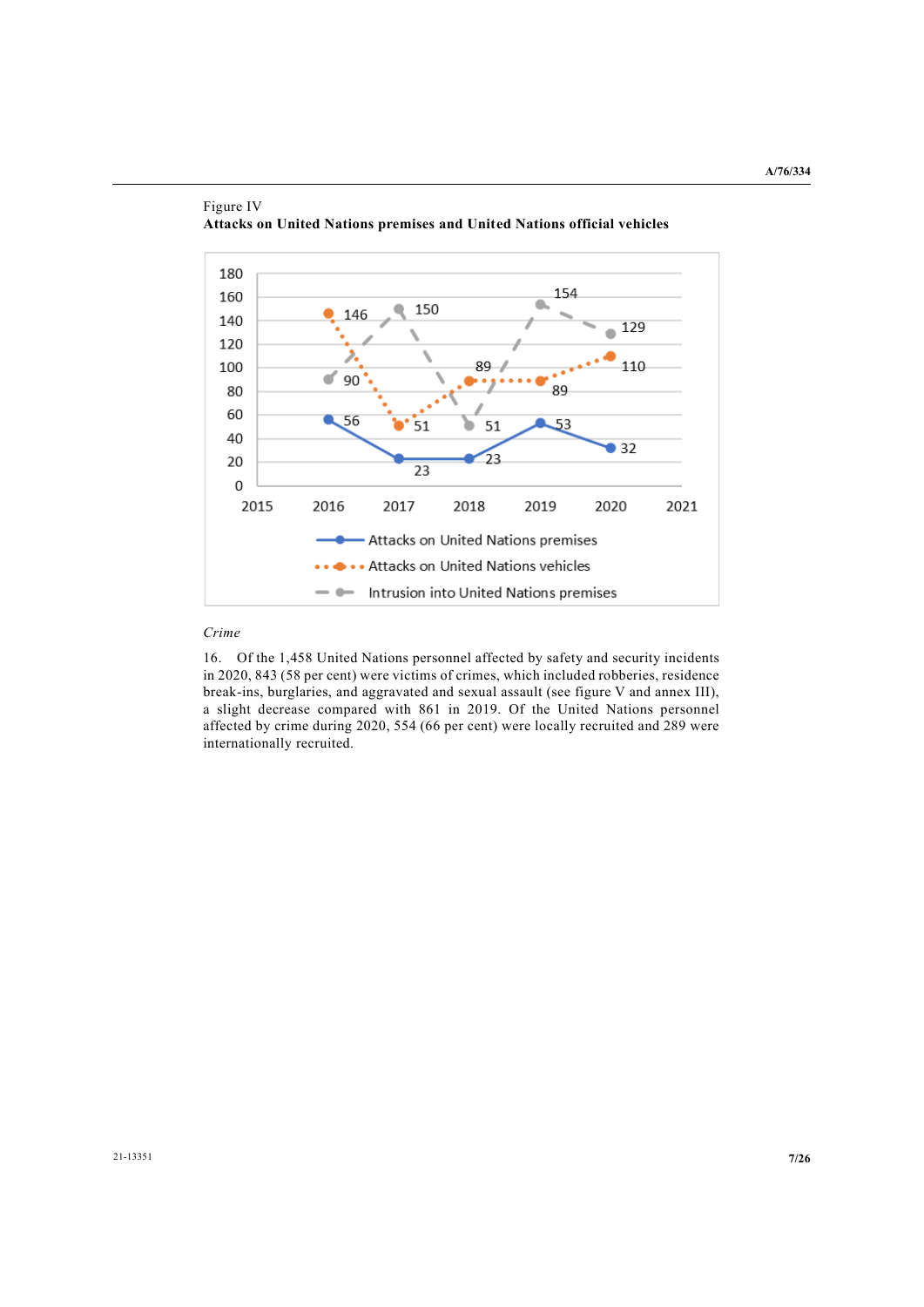



## *Abductions*

17. Seventeen United Nations personnel (15 men and 2 women) were abducted in 2020 (see figure VI and annex III), a significant increase compared with 6 abducted personnel in 2019. Of the 17 abductions, 1 evolved into a hostage situation when the hostage takers made their demands as conditions of the hostage's release. During the first six months of 2021, seven United Nations personnel (six men and one woman) were abducted, and four of those abductions evolved into hostage situations. The number of personnel abducted in 2020 was above the average of 13.8 during the period 2012–2020. For 2020, the majority of abductions occurred in Afghanistan, Nigeria and South Sudan. In Nigeria, a locally recruited Office of the United Na tions High Commissioner for Refugees (UNHCR) staff member was kidnapped and held for almost six months before being released. This occurred among a spate of hostage taking incidents affecting other United Nations and humanitarian personnel. During the incident, UNHCR was able to deploy two security professionals to Nigeria to support efforts to secure releases, COVID-19 travel restrictions and quarantine requirements notwithstanding.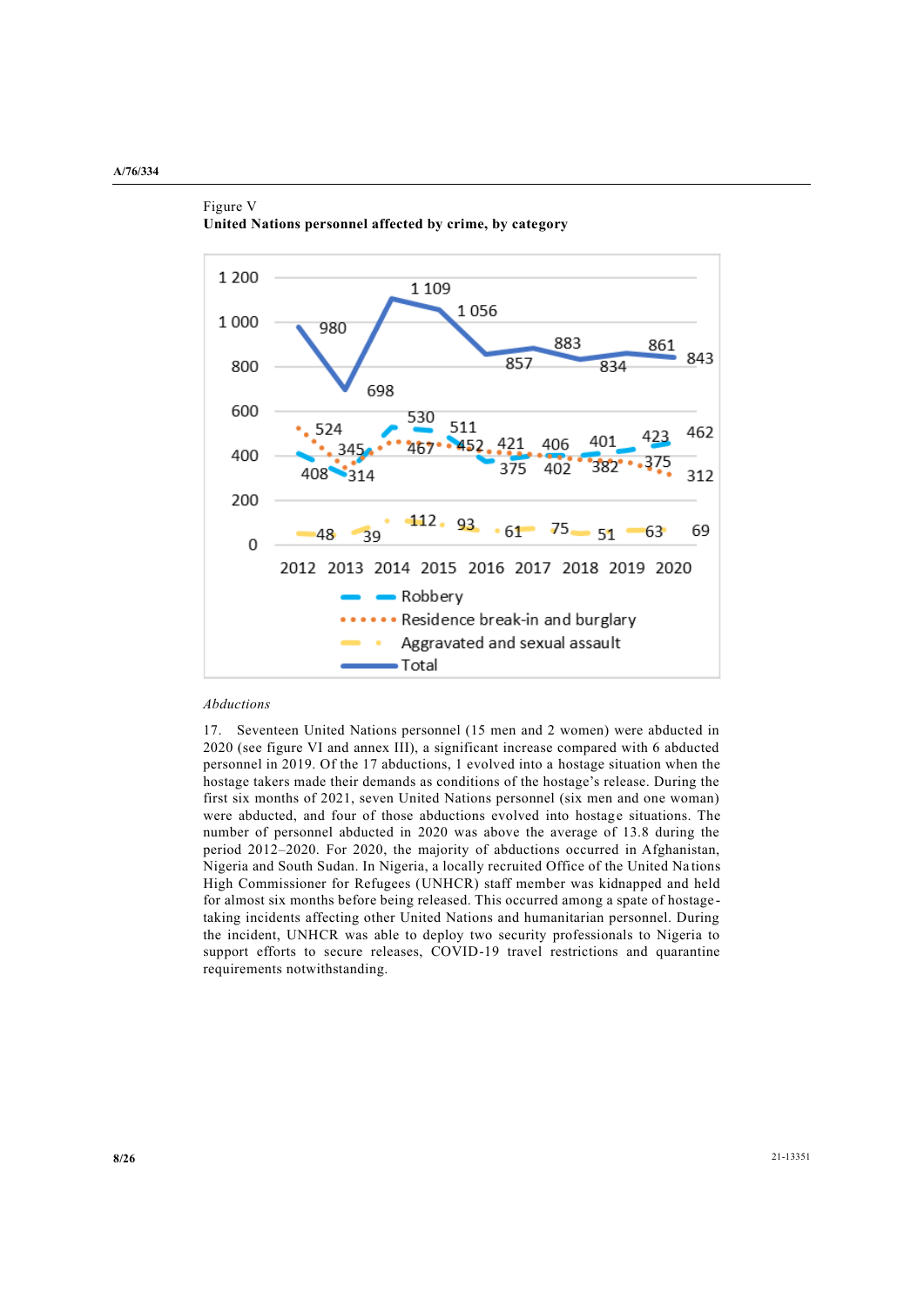

#### Figure VI **Abductions of United Nations personnel**

#### *Safety-related incidents and road traffic incidents*

18. The reporting period saw a decrease in the number of fatalities related to safety related incidents. In 2020, 14 United Nations personnel lost their lives as a result of safety-related incidents, compared with 33 personnel in 2019. In 2020, the number of personnel fatalities as a result of road accidents increased slightly but remains lower than the number of fatalities in previous years. In the first six months of 2021, seven United Nations personnel lost their lives as a result of safety-related incidents, including five personnel who lost their lives as a result of road traffic accidents. In 2020, 89 personnel were injured as a result of safety-related incidents, compared with 100 in 2019.

19. In 2020, 29 non-United Nations personnel lost their lives as a result of road traffic incidents involving United Nations vehicles, compared with 11 in 2019. A total of 129 non-United Nations personnel were injured as a result of road traffic incidents involving United Nations vehicles, compared with 85 in 2019. In the first half of 2021, 14 non-United Nations personnel lost their lives and 86 were injured as a result of road traffic incidents involving United Nations vehicles, compared with 16 who lost their lives and 59 who were injured in the first half of 2020.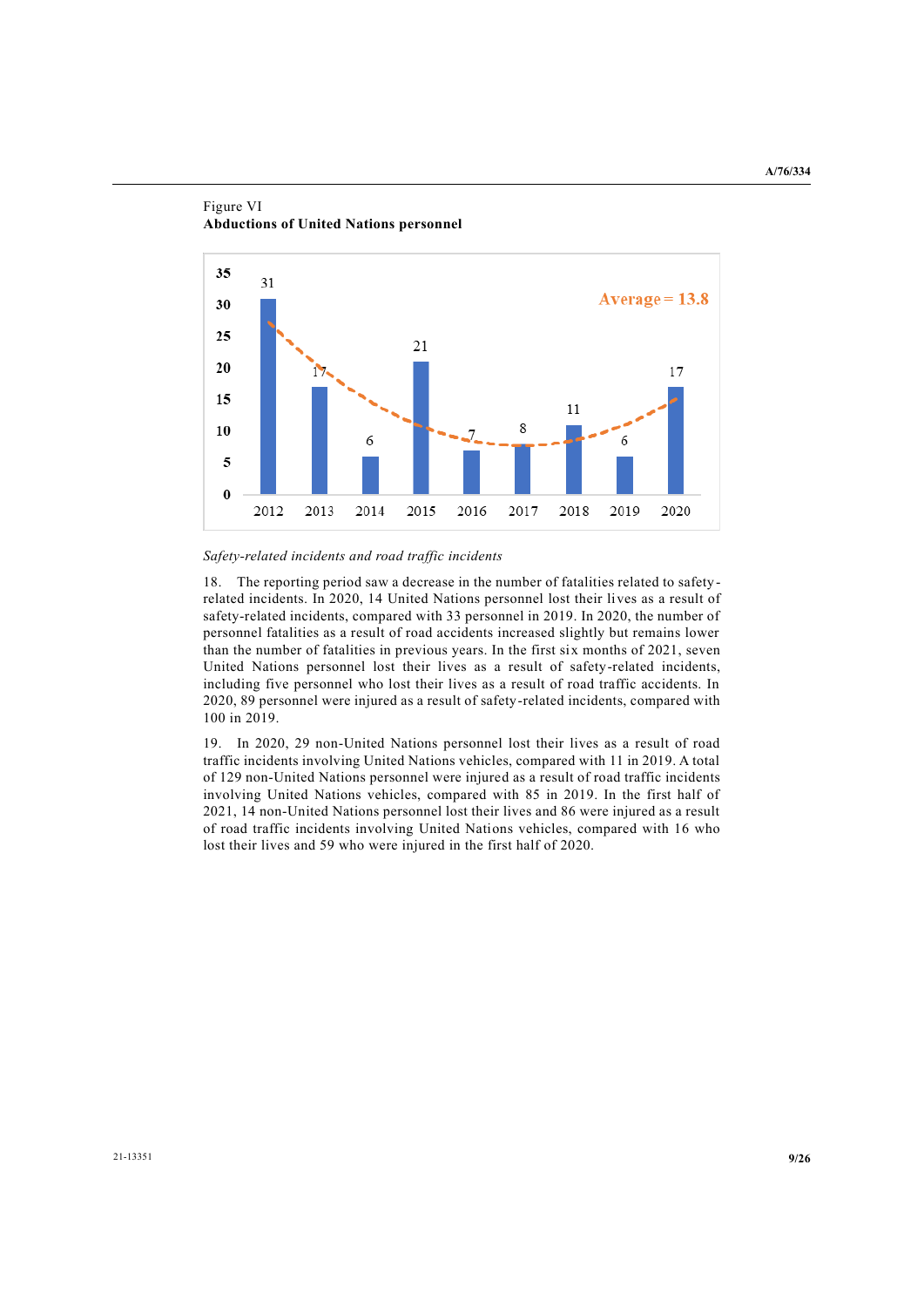Figure VII



**Fatalities of United Nations personnel resulting from road safety incidents, compared with those resulting from violence**

#### *Intimidation and harassment*

20. There were 307 reported incidents of intimidation and harassment of United Nations personnel in 2020, a decrease from 327 incidents reported in 2019. In the first half of 2021, 168 United Nations personnel reported cases of intimidation and harassment. In 2020, 63 incidents affecting United Nations personnel were linked to the COVID-19 pandemic, comprising 61 incidents of intimidation and harassment, 1 case of abduction and 1 of an armed incident that resulted in the death o f the staff member. The main drivers of the intimidation and harassment incidents in the first quarter were disinformation and xenophobic sentiments against United Nations personnel over concerns about spreading the virus, while the main cause of harassment and intimidation incidents in late 2020 was mainly frustration expressed by beneficiaries over pandemic-related restrictions.

#### *Arrests and detention of United Nations personnel*

21. In 2020, 84 United Nations personnel were arrested or detained by national authorities, compared with 86 in 2019. United Nations personnel were arrested on charges related to violations of national laws. In 10 cases, national authorities gave no reasons for the arrests. In the first six months of 2021, 54 personnel were arr ested or detained. As at 1 July 2021, 16 United Nations personnel remained in detention.

#### *Gender-related security incidents*

22. In 2020, female United Nations personnel accounted for 40.3 per cent of those affected by security and safety incidents. The number of reported sexual assaults of female United Nations personnel in 2020 decreased to 7 cases, from 12 in 2019. That number is below the average of 12.3 cases reported annually between 2013 and 2020. In the first six months of 2021, no sexual assault cases were reported. All United Nations personnel sexually assaulted in 2020 were women.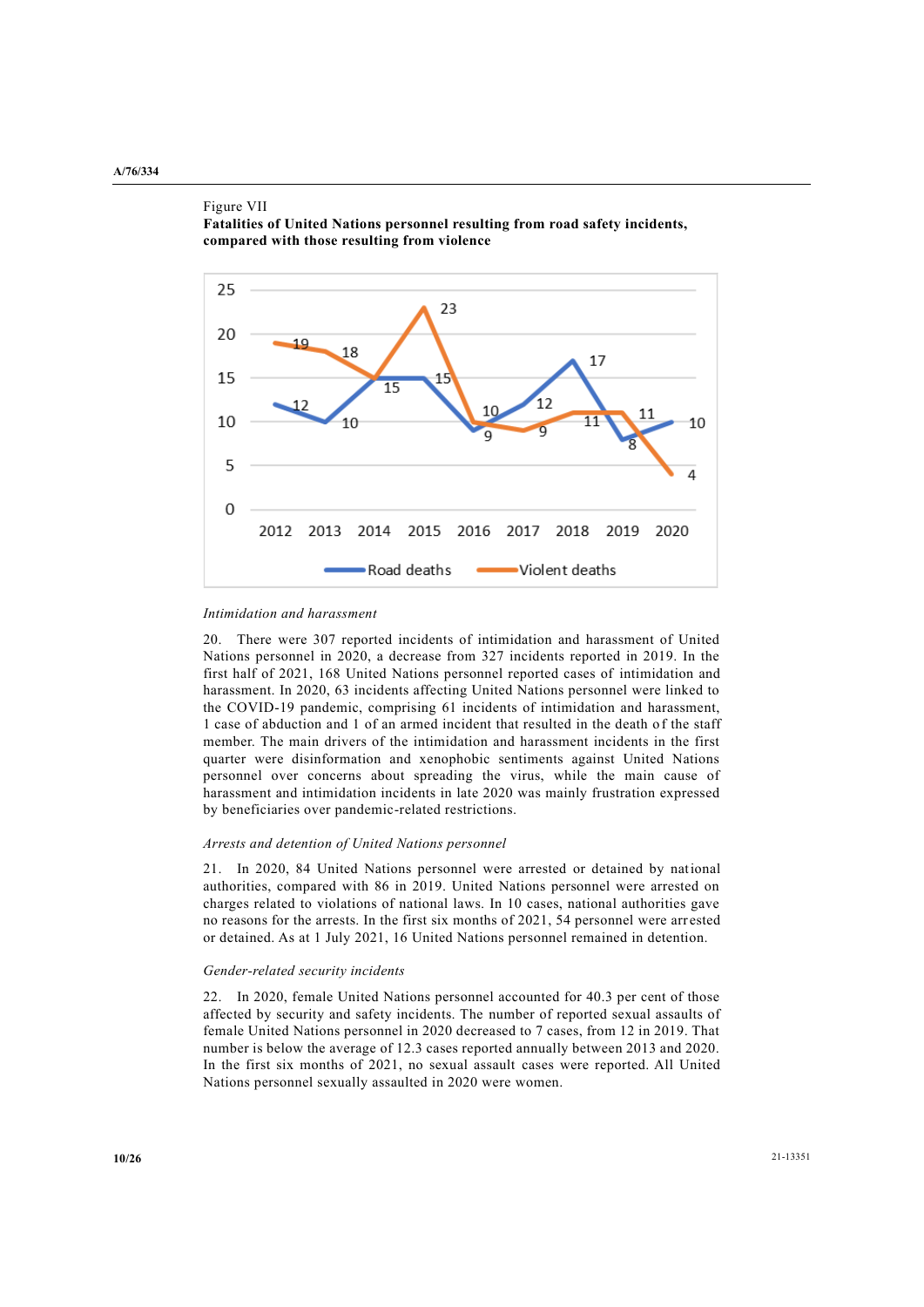#### **2. Security of locally recruited personnel**

23. In 2020, locally recruited personnel represented approximately 68 per cent of United Nations personnel affected by safety and security incidents (990 of 1,458 incidents). All seven personnel killed as a result of violent acts in 2020 (in Afghanistan, Central African Republic, Myanmar and the Sudan) and in the first half of 2021 (Democratic Republic of the Congo, Haiti and Mali) were locally recruited personnel. Locally recruited personnel were more affected in absolute numbers than internationally recruited personnel by security incidents resulting in fatalities and injuries from acts of violence, fatalities and injuries from safety-related incidents, abduction, robbery, residence break-ins and burglaries, aggravated assault, intimidation and harassment, and arrest and detention (see figure VIII and annex III). International personnel were affected to a greater extent, in absolute numbers, by sexual assault.

24. Following the promulgation of the United Nations security management policy on the security of locally recruited personnel in 2019, the Department of Safety and Security has made further efforts to increase awareness on security policy guidance and measures for the protection of locally recruited personnel, including relocation during crisis situations.



# Figure VIII **Incidents affecting locally recruited personnel, 2020**

#### **3. Impact of the global security environment on United Nations programmes**

25. United Nations programmes continued amid deteriorating security conditions and COVID-19 pandemic waves, which was enabled through the application of an effective security risk management approach that supports the United Nations in considering how to operate in situations of insecurity. In many instances, a key mitigating measure identified was the deployment of additional security experts. The Department of Safety and Security therefore conducted 54 surge deployments of security personnel in 2020 and 43 surge deployments in the first half of 2021 (see figure IX and annex III) in Burkina Faso, Cameroon, Ethiopia, Mozambique, Nigeria and Yemen. However, pandemic-related travel restrictions resulted in a 40 per cent decrease in surge deployments of United Nations security professionals in 2020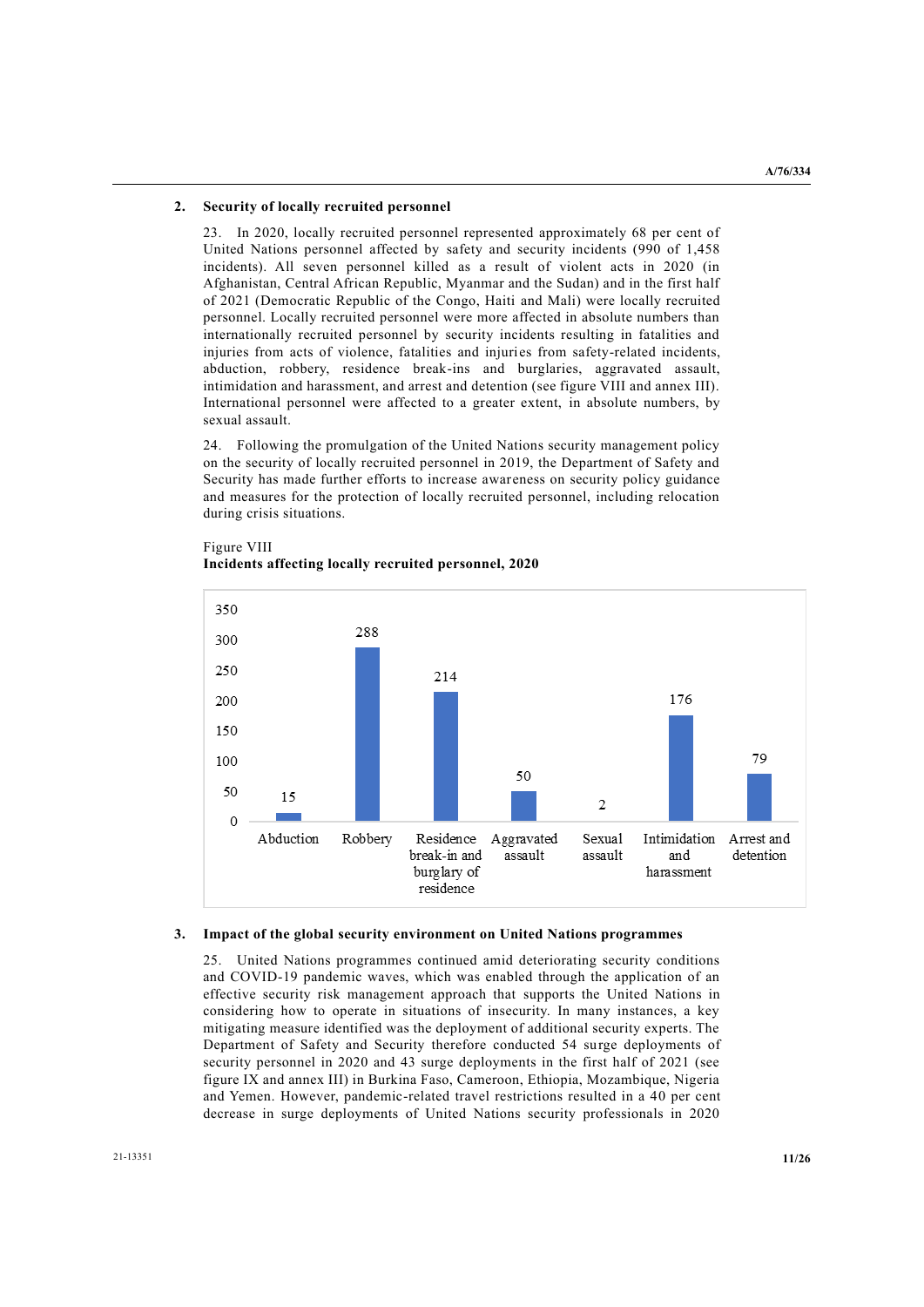compared with 2019. However, with the easing of COVID-19-related travel restrictions, the number of deployed security personnel in the first six months of 2021 reached 80 per cent of those in 2020. More broadly, the Department received sustained calls from United Nations humanitarian actors in complex emergencies, including the Tigray region of Ethiopia and Mozambique, not only to deploy security personnel, but also to do so more quickly and with closer attention to profiles and fit for the specific context, including more women and more analysts, which prompted a re-evaluation of the emergency security response approach.

Figure IX **Surge deployment of United Nations security professionals, 2017–2021**



26. During the reporting period, the Department of Safety and Security enabled critical United Nations humanitarian operations in several parts of the world, including support for missions in Burkina Faso, Nigeria, Turkey, Somalia and the Syrian Arab Republic. In 2020, the Department supported at least 61 field missions in areas of very high risk to enable critical United Nations programmes in those areas, including 34 missions in Yemen, 24 in Somalia and 3 in the Syrian Arab Republic.

27. The United Nations continued to adapt its mode of operations in order to continue humanitarian operations amid the COVID-19 pandemic and in a challenging operating environment. For example, between March and July 2020, UNHCR activated business continuity plans, with alternate means of communication and hotlines to maintain security support services and counselling to persons of concern.

# **C. Security incidents affecting humanitarian personnel of non-governmental organizations and other personnel**

28. In most complex security environments, humanitarian personnel of non-governmental organizations (NGOs), the area personnel of the United Nations Relief and Works Agency for Palestine Refugees in the Near East (UNRWA) and peacekeepers work alongside United Nations personnel. Although abductions of United Nations personnel increased between 2019 and 2020, the number of overall safety and security incidents has been decreasing yearly. This is the opposite of the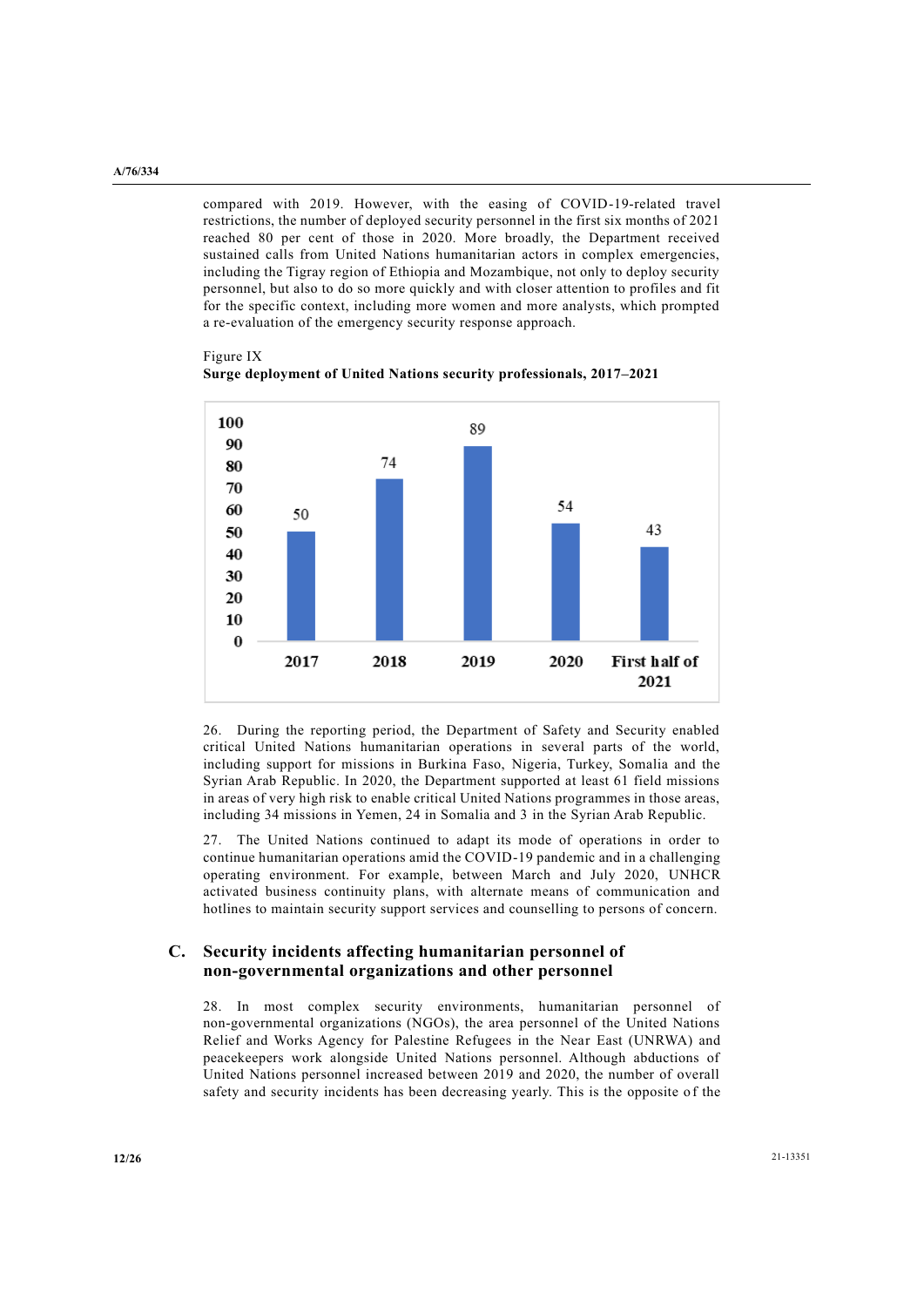trend witnessed for non-governmental implementing partners, in which both abductions and fatalities have increased over the past three years.

## **1. Impact of security threats on humanitarian personnel of non-governmental organizations**

29. Critical incidents affecting humanitarian personnel of United Nations implementing partners increased from 567 in 2019 to 578 in 2020. Sixty NGO humanitarian personnel working in close cooperation with the United Nations were killed, compared with 36 in 2019, and 70 were injured, compared with 129 in 2019, as a result of acts of violence, and 182 were abducted, compared with 127 in 2019 (see figure X and annex IV).

30. In the first six months of 2021, 382 security incidents affecting NGO humanitarian personnel were reported: 41 personnel killed as a result of acts of violence, 68 personnel injured as a result of acts of violence, 126 abducted, 17 armed attacks on premises, 39 intrusions into premises and 91 armed attacks on vehicles.

31. As in previous years, NGOs and implementing partners shared reports on security incidents with the Department of Safety and Security on a voluntary basis. The data are likely to be incomplete and cannot be verified or compared with other existing databases based on different terminology of security and safety incidents and methodology for gathering data.

#### Figure X

# **Security incidents affecting personnel of non-governmental implementing partners, as reported to the United Nations Department of Safety and Security**

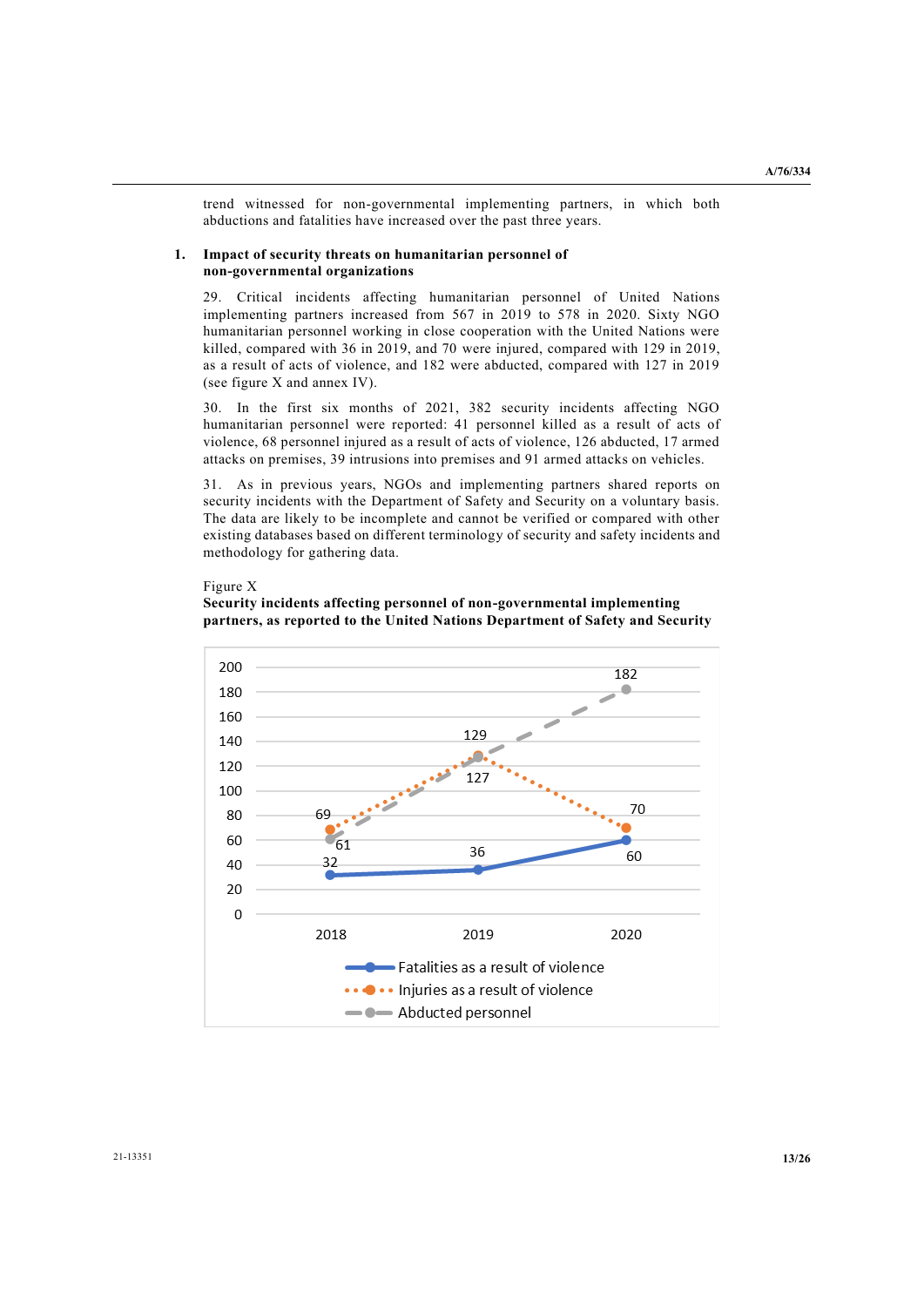#### **A/76/334**

## **2. Security incidents affecting the area personnel of the United Nations Relief and Works Agency for Palestine Refugees in the Near East**<sup>8</sup>

32. Employing some 32,000 personnel in five fields of operation, UNRWA delivers a range of humanitarian assistance to approximately 5.7 million Palestinian refugees.<sup>9</sup> In 2020, one UNRWA area personnel died as a result of an act of violence, while no safety-related incidents resulted in fatalities. By way of comparison, there were no fatalities of area personnel in 2019. Twenty-eight area personnel were injured as a result of acts of violence in 2020, while 14 were injured as a result of safety -related incidents. Forty-three area personnel suffered assaults while carrying out their duties and 49 others suffered intimidation and harassment. There were no abductions or sexual assaults reported by personnel in 2020, while UNRWA reported two robberies involving two area personnel. In 2020, 149 area personnel (123 men and 26 women) were reportedly affected by safety and security incidents. This represents an increase of 48 UNRWA area personnel affected by safety and security incidents compared with 2020, due mainly to an increase in assaults and injuries resulting from acts of violence and safety-related incidents.

## **3. Comparison with peacekeepers**<sup>10</sup>

33. While fatalities among uniformed peacekeepers as a result of malicious acts decreased to 12 in 2020, compared with 23 in 2019, there were 15 fatalities among uniformed peacekeepers due to malicious acts in the first six months of 2021. The United Nations Multidimensional Integrated Stabilization Mission in Mali was the most affected, with the highest number of fatalities per capita due to malicious acts. The main security threats in peacekeeping environments came from armed groups, violent extremists and organized criminal gangs. Across 12 peacekeeping operations, uniformed peacekeepers are increasingly targeted by hostile actors with attacks involving artillery fire, mortars, rockets, small arms fire, various types of improvised explosive devices and complex attacks. The Department of Peace Operations is engaged in improving the safety and security of peacekeepers through accelerated implementation of the action plan to improve the security of peacekeepers and the Action for Peacekeeping initiative.<sup>11</sup>

# **III. Strengthening the United Nations security management system**

34. The United Nations security management system, led and coordinated by the Department of Safety and Security, must continually adapt to the challenges of operating in a highly complex and volatile security environment. The collaborative efforts are described below.

**\_\_\_\_\_\_\_\_\_\_\_\_\_\_\_\_\_\_**

<sup>8</sup> United Nations Relief and Works Agency for Palestine Refugees in the Near East (UNRWA) area personnel are not covered by the United Nations security management system.

<sup>&</sup>lt;sup>9</sup> The UNRWA data are based on security incidents reported to and recorded in the UNRWA security information management system.

<sup>&</sup>lt;sup>10</sup> For the purposes of present report, peacekeepers are personnel of contingent troops and formed police units. They are not covered by the United Nations security management system.

<sup>&</sup>lt;sup>11</sup> See United Nations, Department of Peace Operations, "A4P+ priorities for 2021–2023". Available at [https://peacekeeping.un.org/sites/default/files/a4p\\_background\\_paper.pdf.](https://peacekeeping.un.org/sites/default/files/a4p_background_paper.pdf)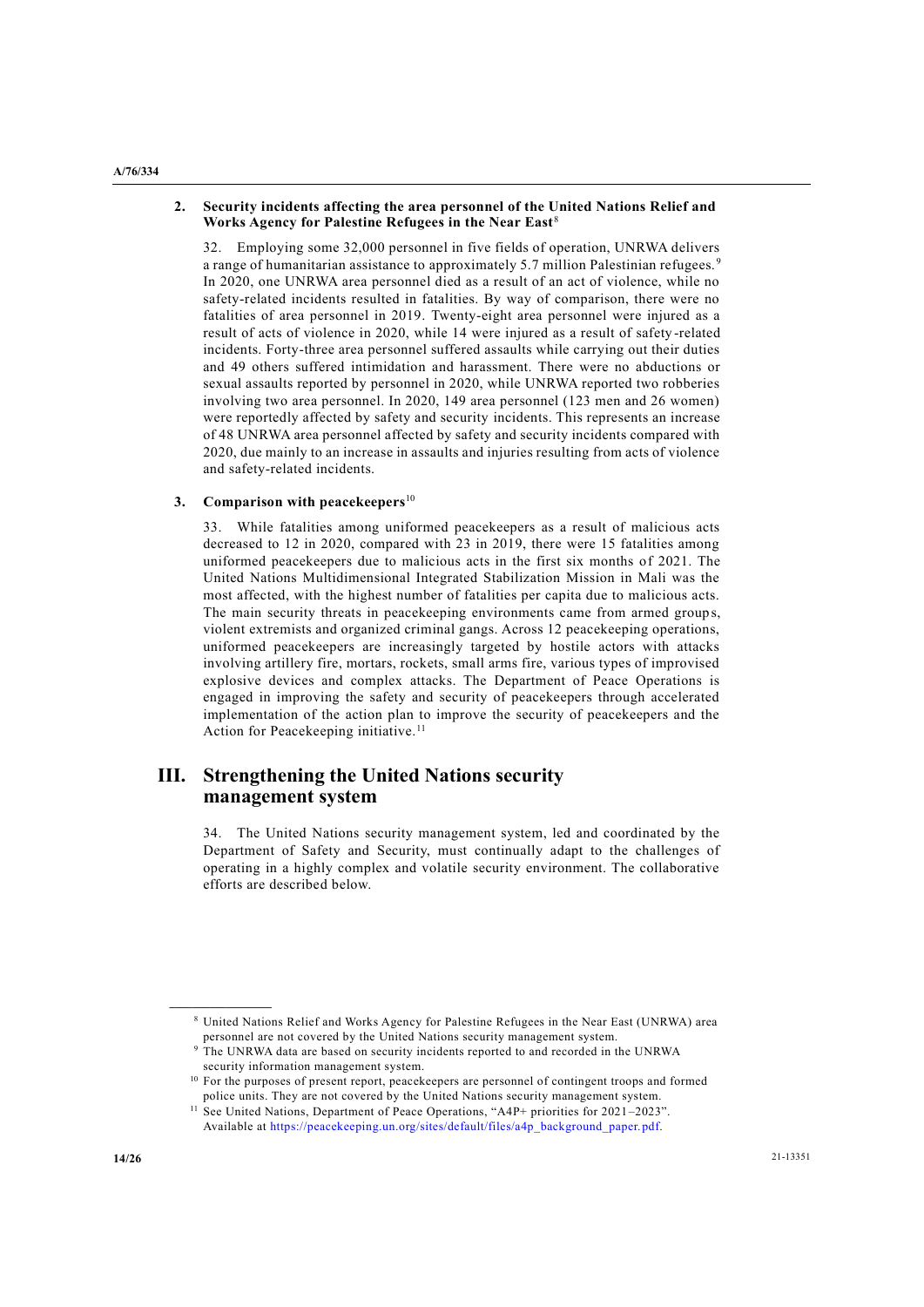## **A. Enhancing security risk management capacity of security decision makers**

35. In response to COVID-19-related restrictions, the Department of Safety and Security has adjusted its operational approaches and working methods, maximizing the use of technology to ensure business continuity and continuous support for security decision makers at the field level. During the reporting period, the Department delivered web-based mandatory security training to 104 designated officials and designated officials ad interim. The Department organized two virtual special briefing sessions for designated officials and security professionals on developments in Afghanistan and Myanmar, and web-based crisis management exercises, including mass casualty incident management planning, evacuation of United Nations security management system eligible family members and crisis management during natural disasters. The Department conducted simulation exercises, including complex scenarios for Kabul and other regions in Afghanistan.

36. The Department of Safety and Security provides advice on identifying areas of high security risk that require programme criticality assessments. Beyond security criteria and considerations, the United Nations system-wide programme criticality framework applies to countries with volatile environments. During the reporting period, the United Nations carried out full-fledged programme criticality assessments in Burkina Faso, Egypt, Haiti, Mozambique and Myanmar. During the COVID-19 pandemic, the programme criticality assessment has become a tool for supporting the Organization's business continuity and prioritization of critical programmes in the field.

# **B. Reinforcing security risk management strategies**

#### **1. Updating the framework of safety and security policies**

37. The Inter-Agency Security Management Network continues to strengthen the system-wide security policy framework and remains engaged in security management issues at the strategic and technical levels. The number of Network meetings, including ad hoc sessions, doubled to adjust to emerging security issues and travel restrictions, with all meetings held virtually. In January 2021, the Network started to work on strategic communications as a support for security awareness, reinforced its attention on security training through the establishment of a standing coordination working group and established new guidance on security communications and technical guidance to support data management. The review of the implementation of the security incident reporting system and security risk management process remains ongoing. The Network maintains a rolling technical review of United Nations security management system guidance to ensure that policies and guideline s remain relevant and effective; it completed the review of four policies in 2021 in consultation with the field reference group established by the Department of Safety and Security. The Network revised the accountability framework, a key system-wide policy, which sets out the responsibilities of the major actors within the United Nations security management system. To ensure that security communications systems adapt to evolutions in telecommunications, the Network increased its support for the telecommunications security standards service, known as TESS+, which offers extensive support for field operations.

#### **2. Effective risk management**

38. The Department of Safety and Security facilitates the work of the United Nations, its Member States, and civil society by ensuring the full uninterrupted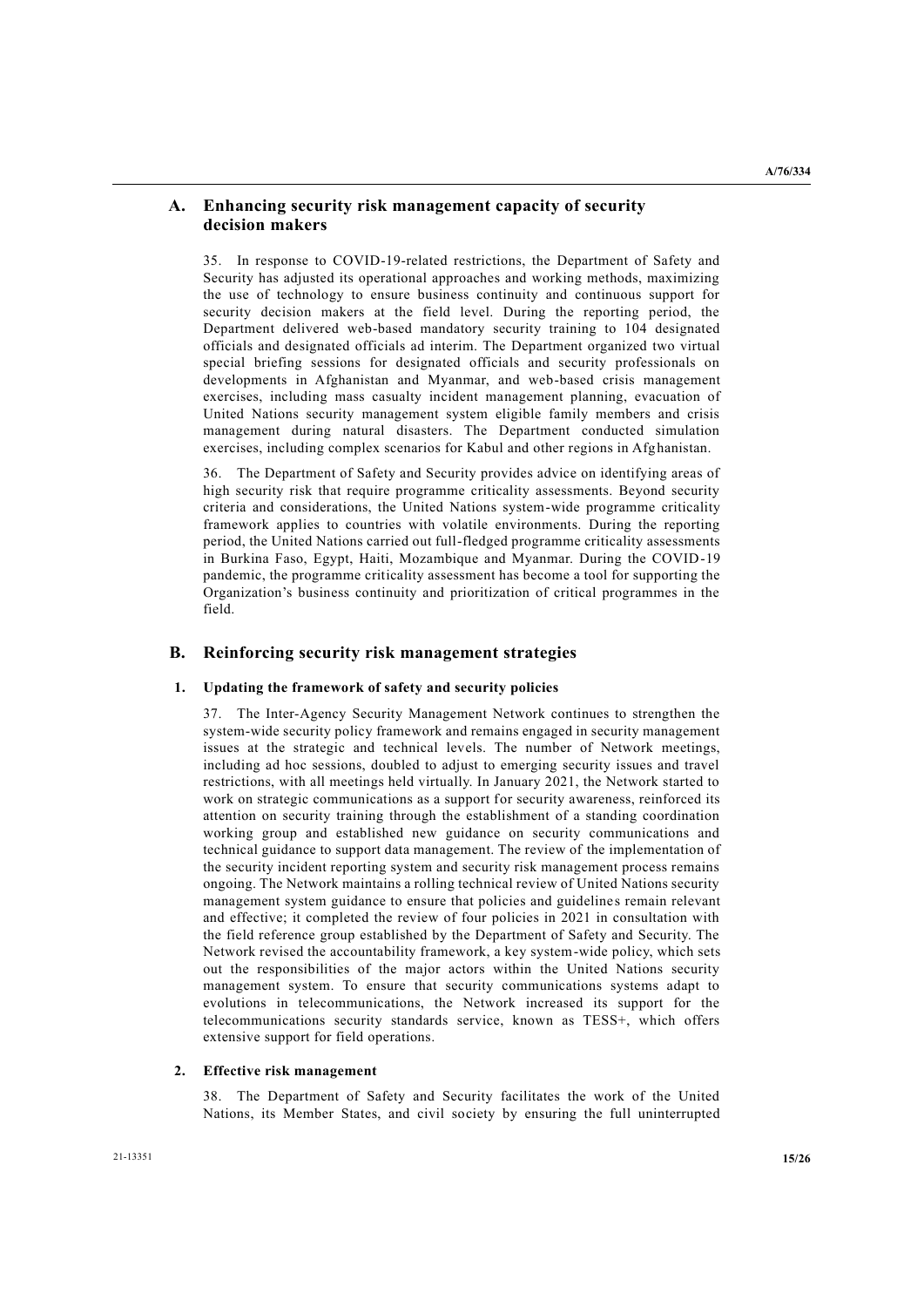protection of United Nations Headquarters and of special events held outside United Nations premises.

39. Following the explosion on 4 August 2020 in the port of Beirut, the Department of Safety and Security provided assessments of eight locations of United Nations entities in Beirut, including the World Food Programme (WFP), the Office for the Coordination of Humanitarian Affairs, the Office of the United Nations High Commissioner for Human Rights, the United Nations Human Settlements Programme and the Economic and Social Commission for Western Asia, to ensure that personnel could safely return to work. In Nigeria, the Department provided blast vulnerability assessments and related recommendations for four humanitarian hubs, in Abuja, Banki, Maiduguri and Ngala, following several violent extremist incidents in those areas.

## **3. Security training**

40. The Department of Safety and Security and the United Nations security management system have focused on an overall strategy to prioritize training needs, requirements, standards and partnerships through improved coordination and governance. To promote further operational excellence, the Department repositioned its capabilities and oversight on training to ensure that training can adapt to the evolving needs of the integrated security workforce and the United Nations security management system. The Department has developed a road map outlining action to increase transparency and improve decision-making on security training and established a security training prioritization and governance mechanism in 2020 to define training priorities and associated resource requirements. In line with the departmental strategic plan, efforts are under way to complete an orientation pathway for the integrated security workforce, to include new personnel with diverse profiles and background in the security workforce and to promote greater consistency in following United Nations security policies and procedures across all duty stations.

41. One area of focus was to enhance the capacity of all United Nations personnel in terms of security management. As at 30 June 2021, 500,000 United Nations personnel and partners had completed the "BSAFE" training course, launched in 2018 to promote broader security awareness. The Safe and Secure Approaches to Field Environments and first responder training programmes, which are in-person training courses focused on the acquisition of technical and practical skills, were suspended in March 2020 owing to the COVID-19 pandemic. The Department of Safety and Security slowly resumed training where appropriate safety measures were in place.

42. The pause in the delivery of in-person training due to the COVID-19 pandemic allowed for a greater focus on updating training standards to address the evolving security context and ensure alignment with international best practices. As at 30 June 2021, organizations within the United Nations security management system delivering the Safe and Secure Approaches to Field Environments training programme had used the updated core modules focusing on personal security awareness and people-centred approaches.

43. In a rapidly evolving security environment, the capacity to provide quality assessments of security threats and to provide risk analysis is essential for security professionals in order to support decision makers. In February 2020, the Department of Safety and Security conducted one course on security analysis process and practice, certifying 24 course graduates from various United Nations agencies. The travel restrictions notwithstanding, the Department successfully conducted 38 security analysis process and practice online workshops and 152 security threat information webinars for security professionals and external partners.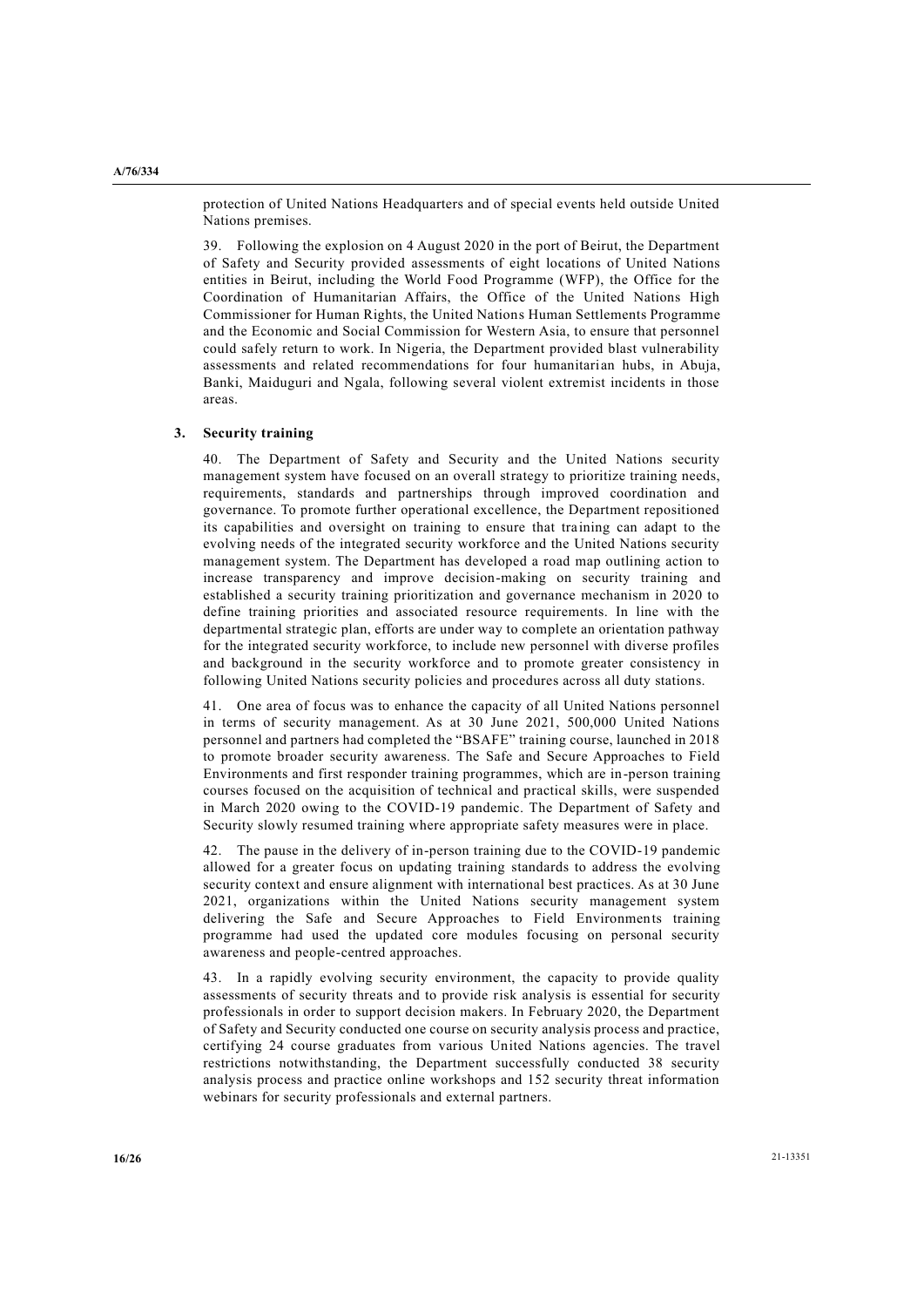## **4. Psychosocial response to critical incidents**

44. The Department of Safety and Security, together with counsellors from other United Nations entities, coordinated an increased response to critical incidents globally and worked on emergency preparedness. This included the provision of counsellors to support personnel during various critical incidents, including violent extremist attacks in Mali, Nigeria and Somalia; political unrest in Cameroon, the Central African Republic, Ethiopia and Myanmar; natural disasters, such as the cyclone in Mozambique and the volcanic eruption in the Democratic Republic of the Congo; the explosion in the port of Beirut; the detention of personnel in Ethiopia; and a hostage incident in Nigeria. The Department conducted 20,543 critical incident counselling sessions (compared with 10,889 in the previous reporting period) with affected United Nations personnel and their dependants and provided technical advice to 1,641 managers in the United Nations system. The demand for and delivery of psychosocial services during the reporting period increased exponentially. Globally, the Department's counsellors provided 58,422 psychosocial support services to personnel and their dependants (compared with 31,251 in the previous rep orting period).

45. The Department of Safety and Security, in partnership with United Nations security management system members, continued to provide psychosocial support services to address the psychosocial impact of COVID-19 on United Nations personnel. In-house counsellors, the costs for whom were shared with United Nations security management system members, engaged with the designated officials and the security management team to promote the integration of psychosocial services into business continuity plans.

# **C. Reform efforts of the Department of Safety and Security**

46. In line with its 2020–2022 strategic plan, the Department has undertaken efforts to enable the delivery of United Nations programmes and operations during the COVID-19 pandemic to those in need, while supporting countries in meeting the Sustainable Development Goals. In line with the reform of the United Nations development system, the United Nations security management system partners continued to enhance their support to the resident coordinators in fulfilling their security functions.

47. In line with the management reform initiatives on gender parity and on disability and inclusion, the Department of Safety and Security worked with United Nations security management system partners to strengthen the framework on gender equality and the empowerment of women, as well as on diversity and inclusion matters. The members of the United Nations security management system are working to increase gender parity, promoting a diverse and inclusive culture among security personnel and developing security practices and operational responses adapted to a diverse workforce. Some examples of their efforts in this area are: the adoption of a people centred approach to security management; enhanced communication and awareness; the participation of field personnel in workshops in which half of those present were women; collaboration with the focal points for women on the development and diffusion of the Field-specific Enabling Environment Guidelines for the United Nations System; and the development of a common roster. However, the path towards gender balance remains slow. The Department started work on an outreach strategy to broaden the skills and profile of its personnel, with diversity understood to be central to an effective and representative workforce. The Department also developed awareness on racism and on disability inclusion through its internal communication platforms. To strengthen decision-making and greater data access and sharing, in line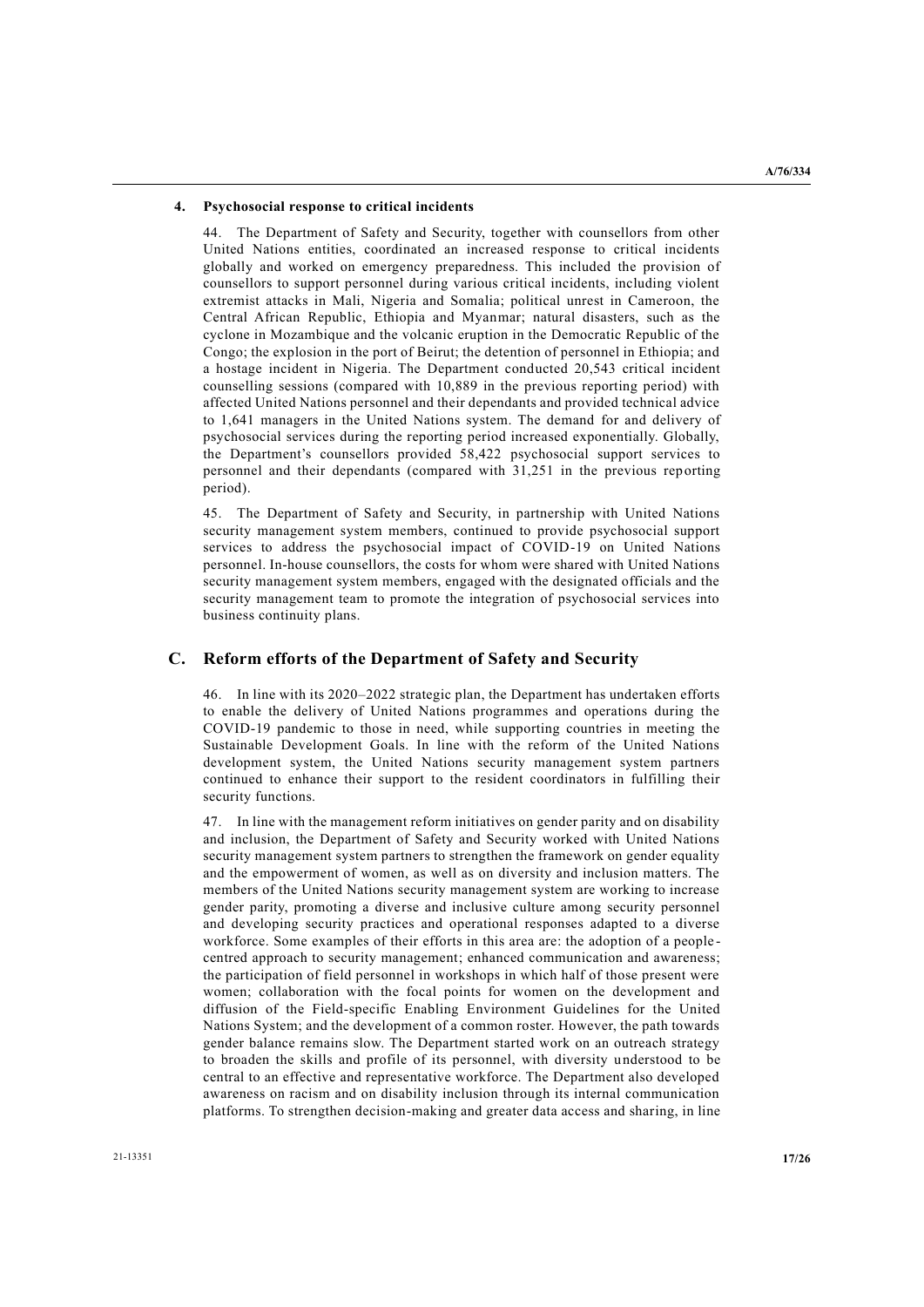with the Data Strategy of the Secretary-General for Action by Everyone, Everywhere, a corporate performance measurement framework is being established.

# **D. Building collaboration**

## **1. Security collaboration between the United Nations and host Governments**

48. Host Governments have primary responsibility for the protection of United Nations personnel, premises and assets. Effective collaboration and engagement with host Governments remain key components of United Nations security management. The Under-Secretary-General for Safety and Security meets regularly with authorities of host Governments to ensure close collaboration through a common understanding of the sharing of situational awareness and threat and risk analysis, the coordination of prevention and risk mitigation measures and the management of security crises. During the reporting period, the Under-Secretary-General met the authorities of host Governments of 29 Member States to discuss security matters and briefed relevant committees of the General Assembly and groups of interested Member States. The COVID-19-related travel restrictions notwithstanding, the Under-Secretary-General visited and met the authorities of nine countries in which the United Nations is delivering humanitarian programmes and operations in high-risk areas.

## **2. Addressing impunity and promoting respect for the human rights, privileges and immunities of United Nations and associated personnel**

49. The United Nations collaborates closely with host Governments, which have primary responsibility for protecting United Nations personnel deployed in their territory and for ensuring respect for the privileges and immunities of those personnel. The Organization encourages Member States to abide by relevant international instruments. To date, only 95 States are parties to the Convention on the Safety of United Nations and Associated Personnel of 1994, and only 33 States are parties to the Optional Protocol thereto of 2005.

50. The Department of Safety and Security, in collaboration with United Nations system organizations, is undertaking a review of the standard operating procedures on the victims of violence registry for fatalities in service, to ensure their effective implementation. The Department has contributed to the efforts of the Department of Peace Operations to develop standard operating procedures for addressing serious crimes against peacekeepers and United Nations personnel deployed in peacekeeping missions.

#### **3. Strengthening partnerships with non-governmental organizations**

51. The Department of Safety and Security strengthened collaboration with NGOs under the Saving Lives Together framework in different regions of the world. For example, in the Darfur region of the Sudan, the Department fielded a humanitarian security support team that provides dedicated support to 40 international NGOs through information-sharing, coordination, training, operations, logistics, relocation and evacuation support, in a context in which very few of the international NGOs present have dedicated security personnel. In Nigeria, the newly established security information and operations centre worked closely with several humanitarian actors under the Saving Lives Together framework, especially in north-eastern regions that are facing a volatile security situation and access challenges. That close collaboration improved the operational flexibility of Saving Lives Together members, enabling informed decisions on alternate ways of working and improving the coordination of responses to emergencies. In Burkina Faso, the Department carried out joint assessment missions with United Nations security management system organizations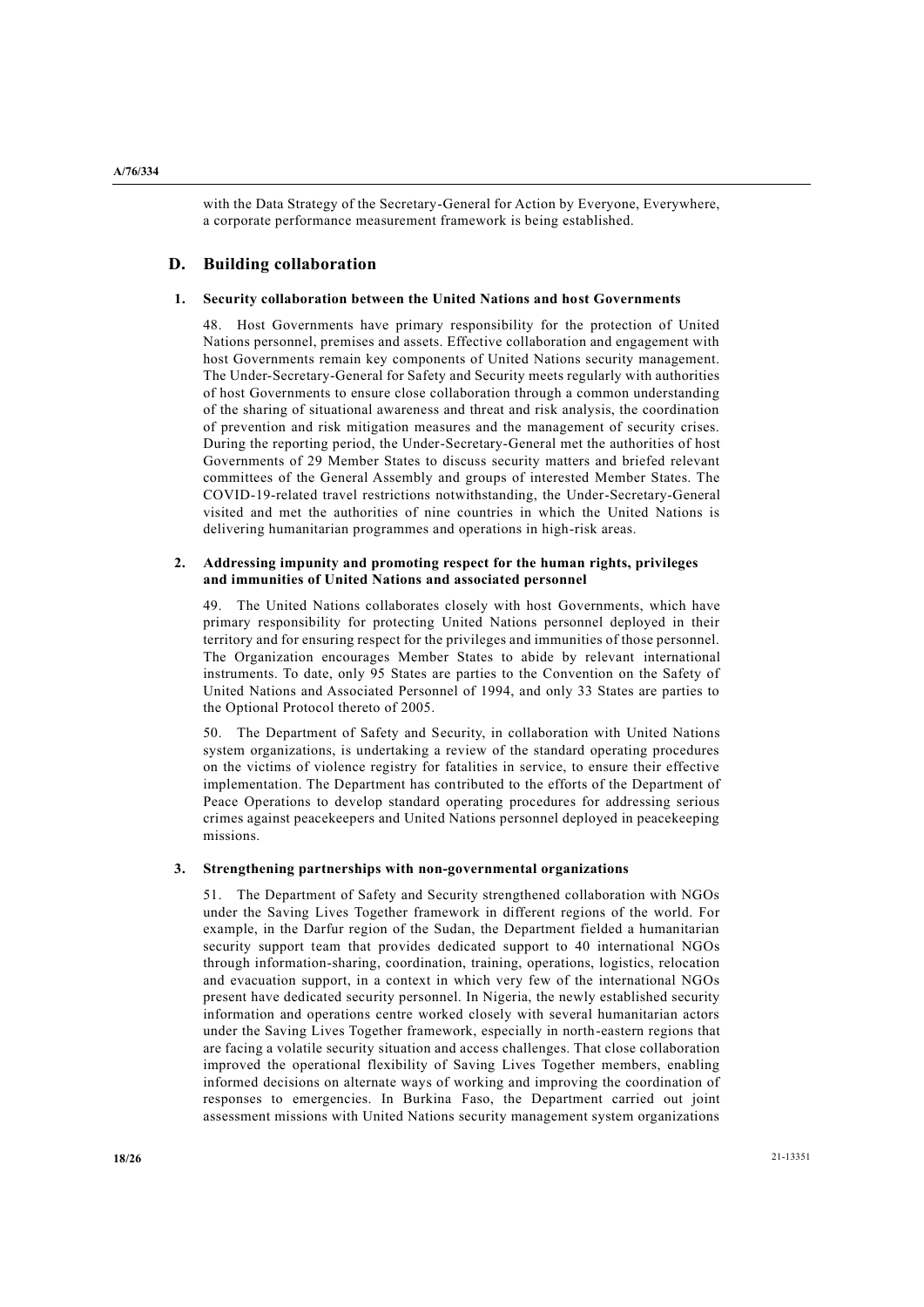in the Sahel region and collaborated with NGOs through security information-sharing, alerts, advisories and notices, strengthening the communication infrastructure of Saving Lives Together partners. In Bangladesh and Myanmar, the Department has enhanced cooperation on security matters with NGOs under the Saving Lives Together framework in response to political and security developments in those countries.

52. The Saving Lives Together collaboration helped to provide support to NGOs, including assistance in crisis situations and in the relocation and medical evacuation of personnel when feasible. In response to the COVID-19 pandemic, the Department of Safety and Security, with the support of the Office for the Coordination of Humanitarian Affairs and WFP, established a mechanism for sharing biweekly situation reports and providing Saving Lives Together partners with information regarding medical support and WFP flight arrangements.

# **IV. Strategic challenges and opportunities**

53. Security management remained key in enabling the United Nations to continue its work during the COVID-19 pandemic. The Department of Safety and Security found that a virtual meeting format made inter-agency coordination and cooperation more feasible and brought headquarters teams closer to practitioners in the field. The shift to virtual meetings also allowed the Department to provide business continuity management training, offering stress counselling sessions to personnel with heightened psychological stress and hosting virtual townhall meetings to update personnel on the most recent situation.

54. To strengthen future preparedness, the Department of Safety and Security collected lessons learned from field operations in establishing and modifying security measures to respond to significant changes, including COVID-19-related developments. Key best practices that were identified included effective business continuity and decision-making by security decision makers, while lessons learned highlighted logistical challenges and rising demands for psychosocial support to personnel.

55. The Department of Safety and Security, with United Nations security management system partners, continued to promote further strategic partnerships. This year, the Department launched its annual international security symposium as a forum for United Nations entities, regional organizations, other intergovernmental organizations, think tanks and civil society members to discuss key strategic issues related to the global security environment and security impact of the COVID-19 pandemic. The first symposium, co-hosted by the Department and the Asian Infrastructure Investment Bank on 8 June 2021, was held virtually, with more than 80 participants. In March and June 2021, the Department participated in a discussion series on ensuring the protection, safety and security of humanitarian workers and medical personnel in armed conflicts, organized by the European Union and likeminded Member States. In April 2021, the Department participated in a meeting of the Group of Friends on the Safety and Security of United Nations Peacekeepers, organized by Brazil, China, Indonesia and Rwanda. This initiative is intended to strengthen collaborative efforts to improve the safety and security of peacekeepers.

# **V. Observations and recommendations**

56. **The global security environment remains unpredictable and marked by enduring and emerging challenges. Threats that were not traditionally considered security issues, such as climate change, large-scale public health**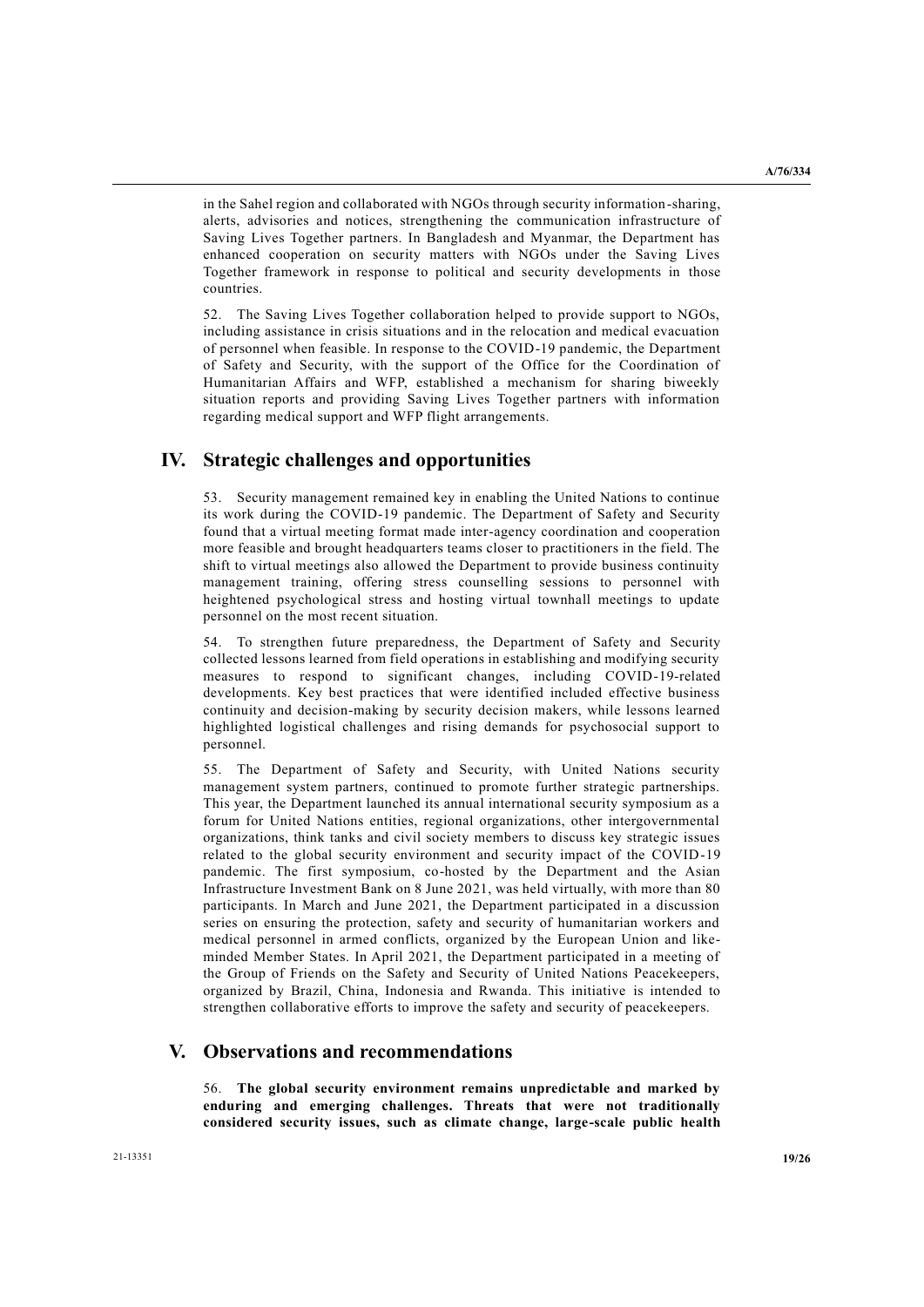**emergencies such as the COVID-19 pandemic, disinformation and populism, have resulted in various forms of violence and chaos across the world. If the underlying causes of insecurity, namely, structural socioeconomic inequalities and the secondary economic and humanitarian impacts of the pandemic are not addressed, then the threat of violent extremism, civil unrest, crimes and armed conflict will remain. It is in this highly volatile and unpredictable global security context that United Nations and humanitarian personnel are carrying out their critical work in humanitarian response, peace, security and development. This reality continued to underpin the approach to security that the United Nations took in 2020 and 2021: because the needs are so great, the United Nations and humanitarian organizations have found ways to manage risk and maintain operations, even in the most violent and insecure places.**

57. **United Nations and humanitarian personnel continue to risk their lives to bring aid and hope to those in despair. They have prevented the worst outcomes in dire humanitarian situations. In the past 18 months, 7 United Nations personnel and a reported 101 NGO humanitarian personnel have lost their lives as a result of violence. I am deeply saddened by these deaths and express my sincere condolences to the bereaved families. I condemn, in the strongest terms, all forms of violence against United Nations and humanitarian personnel. The legacies of these fallen brave men and women live on in our commitment to continue to work, even in dangerous places, to create a better world. They embodied the essence of multilateralism as they supported Member States in responding to the COVID-19 pandemic and in striving to achieve the Sustainable Development Goals.**

58. **I am deeply concerned by the sharp rise in the number of abductions of United Nations and humanitarian personnel, with 17 abduction incidents affecting United Nations personnel in 2020, more than double the number of abductions in 2019. Similarly, the reported number of NGO humanitarian personnel abducted rose to 182 in 2020 compared with 127 In 2019. Moreover, the continuous increase in the number of injuries of United Nations personnel as a result of violence is a cause for concern, with 100 incidents in 2020 compared with 92 in 2019. The marked increase in the number of attacks against United Nations vehicles and those of humanitarian NGOs reflects a worrying trend, with 110 attacks against United Nations vehicles in 2020 compared with 89 in 2019, and 166 attacks against vehicles of humanitarian NGOs in 2020, compared with 159 in 2019.**

59. **Security management is a key enabler for the delivery of United Nations programmes and operations as the Organization strives "to stay and deliver" even in the world's most volatile places, to help those in dire need. To meet continuously rising demands, the Department of Safety and Security must continually evolve and ensure nimble and flexible approaches to security management; this reality has underpinned the Department's work on a new security risk management tool that is faster and more interactive and useful to those working across the spectrum of United Nations operations. With the support of the United Nations security management system, the Department is committed to providing effective security support through security analysis and advice, security planning and training, and effective data management with a new approach that places people at the centre of security risk management. Lessons from Ethiopia, Mozambique and the Sahel during the reporting period clearly point to the need for more agility in responding to humanitarian emergencies and an approach that allows for personnel with the right profiles to be deployed rapidly. The United Nations is proactively working to make its security workforce more diverse. I am convinced that a workforce with more**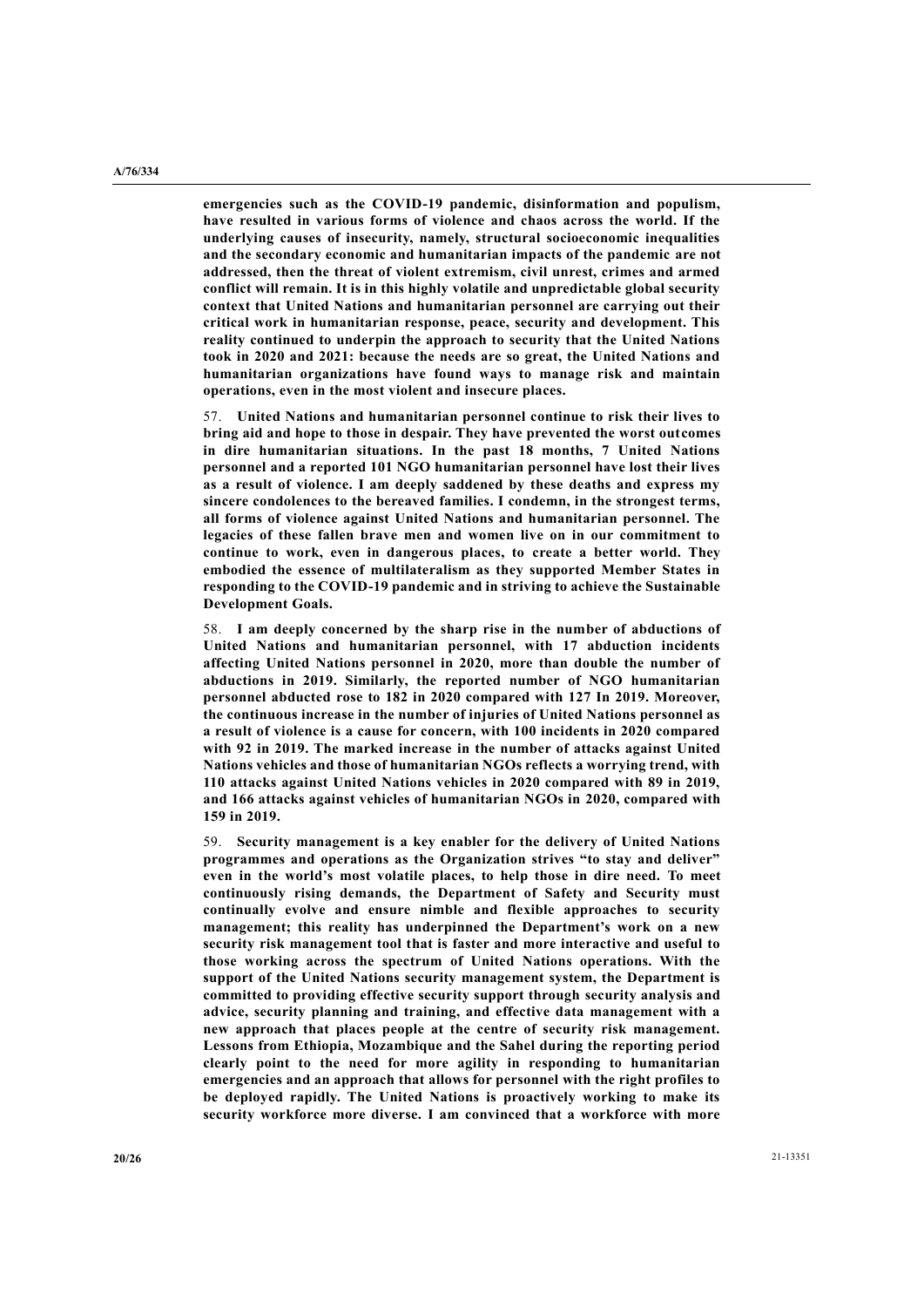**women, more balanced geographic representation and more diversity of experience and perspectives will drive excellence and enable the United Nations to respond more effectively and efficiently to evolving diverse threats.**

60. **In today's highly complex security environment, partnership is key to addressing multidimensional security threats linked closely to other COVID-19 related challenges. Aside from closer collaboration with host Governments and humanitarian partners, I underscore the importance of strategic partnerships between the United Nations and regional organizations and other international partners. I welcome the renewed commitments of Member States and host Governments to strengthening further strategic partnerships with the United Nations on the safety and security of United Nations and humanitarian personnel**.

61. **The Department continuously realigns its resources and recalibrates its security management approaches to the emerging new reality of global security. I call upon Member States to ensure that security costs are sustained and maintained as an integral part of United Nations mandate consideration and programme planning.**

62. **I remain deeply concerned by the systemic disrespect for international humanitarian law and international human rights law, and by impediments to the provision of humanitarian assistance in accordance with humanitarian principles. I stress the need for safe and unhindered access for humanitarian relief and the obligation of Governments and parties to armed conflict to respect and protect humanitarian relief personnel, and to allow and facilitate the rapid and unimpeded passage of humanitarian relief for civilians in need, which is impartial in character and provided without any adverse distinction. Intentional attacks on personnel and installations involved in humanitarian assistance in accordance with the Charter of the United Nations may constitute a serious violation of international humanitarian law. I urge Governments to bring to justice the perpetrators of such violations. I welcome the efforts of Governments to address impunity for serious crimes against United Nations and humanitarian personnel.**

63. **I recommend that the General Assembly remain engaged on the issue of the safety and security of United Nations personnel and continue to provide full support to the United Nations security management system.**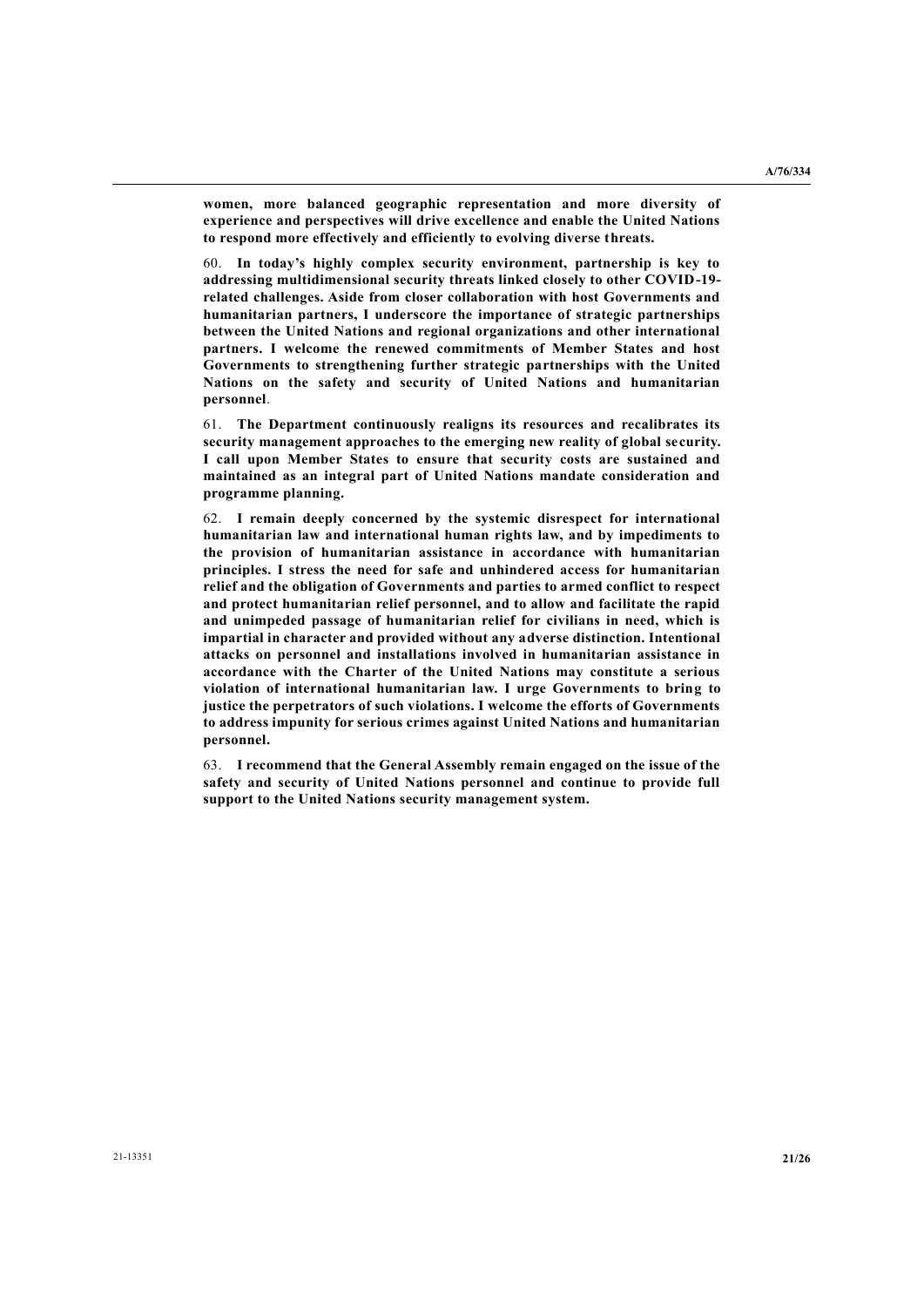# **Annex I**

# **United Nations personnel affected by safety and security incidents**

|                                                    | Number of personnel affected |      |      |      |         |      |                |                               |
|----------------------------------------------------|------------------------------|------|------|------|---------|------|----------------|-------------------------------|
| Category of safety and security incidents          | 2014                         | 2015 | 2016 | 2017 | 2018    | 2019 | 2020           | 2021<br>(first six<br>months) |
| Fatalities resulting from acts of violence         | 15                           | 23   | 10   | 9    | 11      | 11   | $\overline{4}$ | 3                             |
| Fatalities resulting from safety-related incidents | 15                           | 16   | 11   | 13   | 20      | 33   | 14             | 7                             |
| Injuries resulting from acts of violence           | 65                           | 99   | 70   | 70   | 67      | 92   | 100            | 53                            |
| Injuries resulting from safety-related incidents   | 101                          | 130  | 93   | 111  | 114     | 100  | 89             | 66                            |
| Abduction                                          | 6                            | 21   | 7    | 8    | 11      | 6    | 17             | 7                             |
| Robbery                                            | 530                          | 511  | 375  | 402  | 401     | 423  | 462            | 260                           |
| Residence break-in and burglary of residence       | 467                          | 452  | 421  | 406  | 382     | 375  | 312            | 122                           |
| Aggravated assault                                 | 104                          | 81   | 44   | 47   | 41      | 51   | 62             | 19                            |
| Sexual assault                                     | 8                            | 12   | 17   | 28   | 10      | 12   | 7              |                               |
| Intimidation and harassment                        | 295                          | 405  | 231  | 316  | 391     | 327  | 307            | 168                           |
| Arrest and detention                               | 128                          | 69   | 102  | 63   | 85      | 86   | 84             | 54                            |
| Total                                              | 1 734                        | 1819 | 1381 | 1473 | 1 5 3 3 | 1516 | 1458           | 759                           |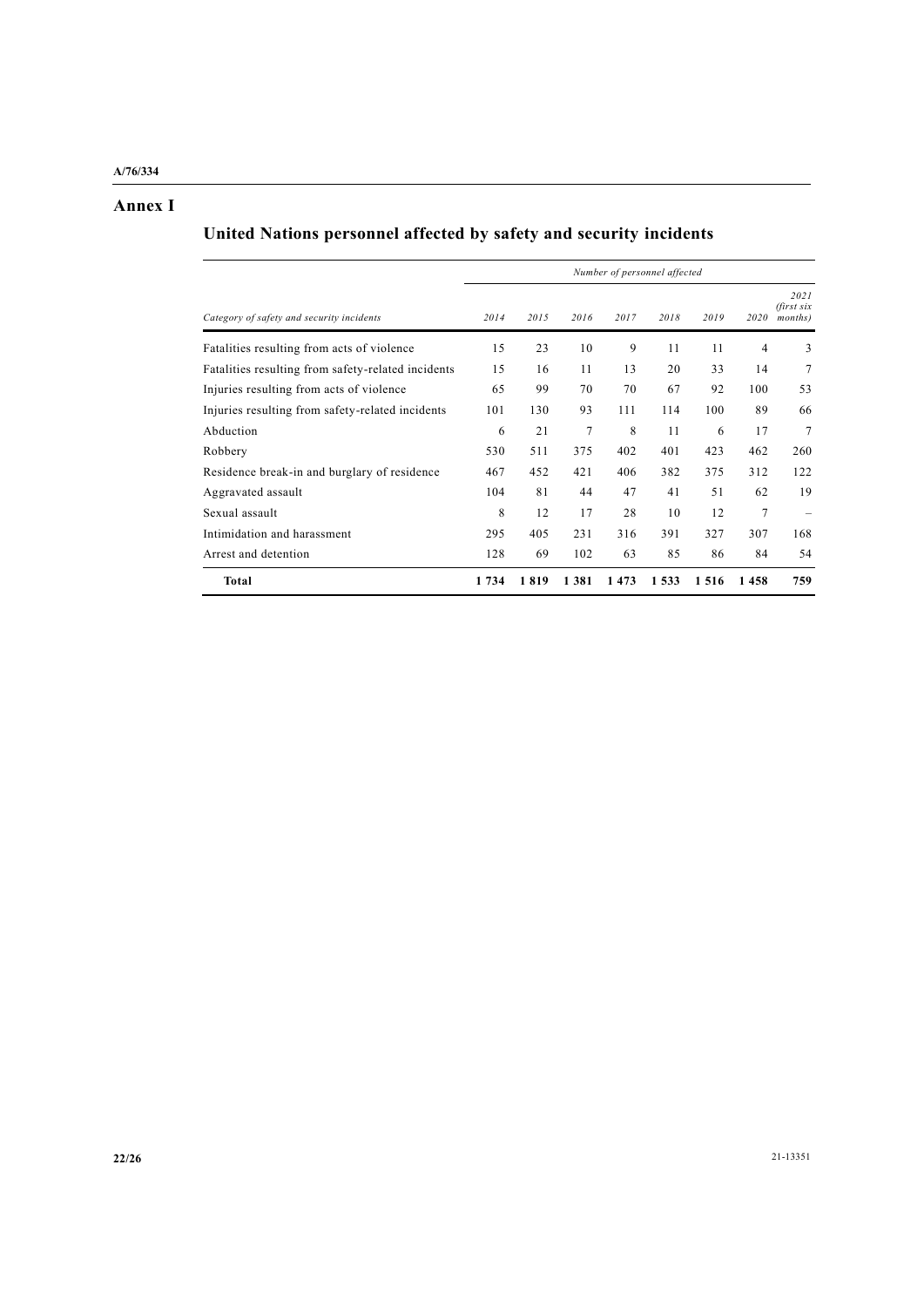# **Annex II**

# **Attacks on United Nations premises and official vehicles**

| Total                                  | 292  | 224  | 163  | 296  | 271  | 113                           |
|----------------------------------------|------|------|------|------|------|-------------------------------|
| Intrusion into United Nations premises | 90   | 150  | 51   | 154  | 129  | 46                            |
| Attacks on United Nations vehicles     | 146  | 51   | 89   | 89   | 110  | 54                            |
| Attacks on United Nations premises     | 56   | 23   | 23   | 53   | 32   | 13                            |
| Category of security incidents         | 2016 | 2017 | 2018 | 2019 | 2020 | 2021<br>(first six<br>months) |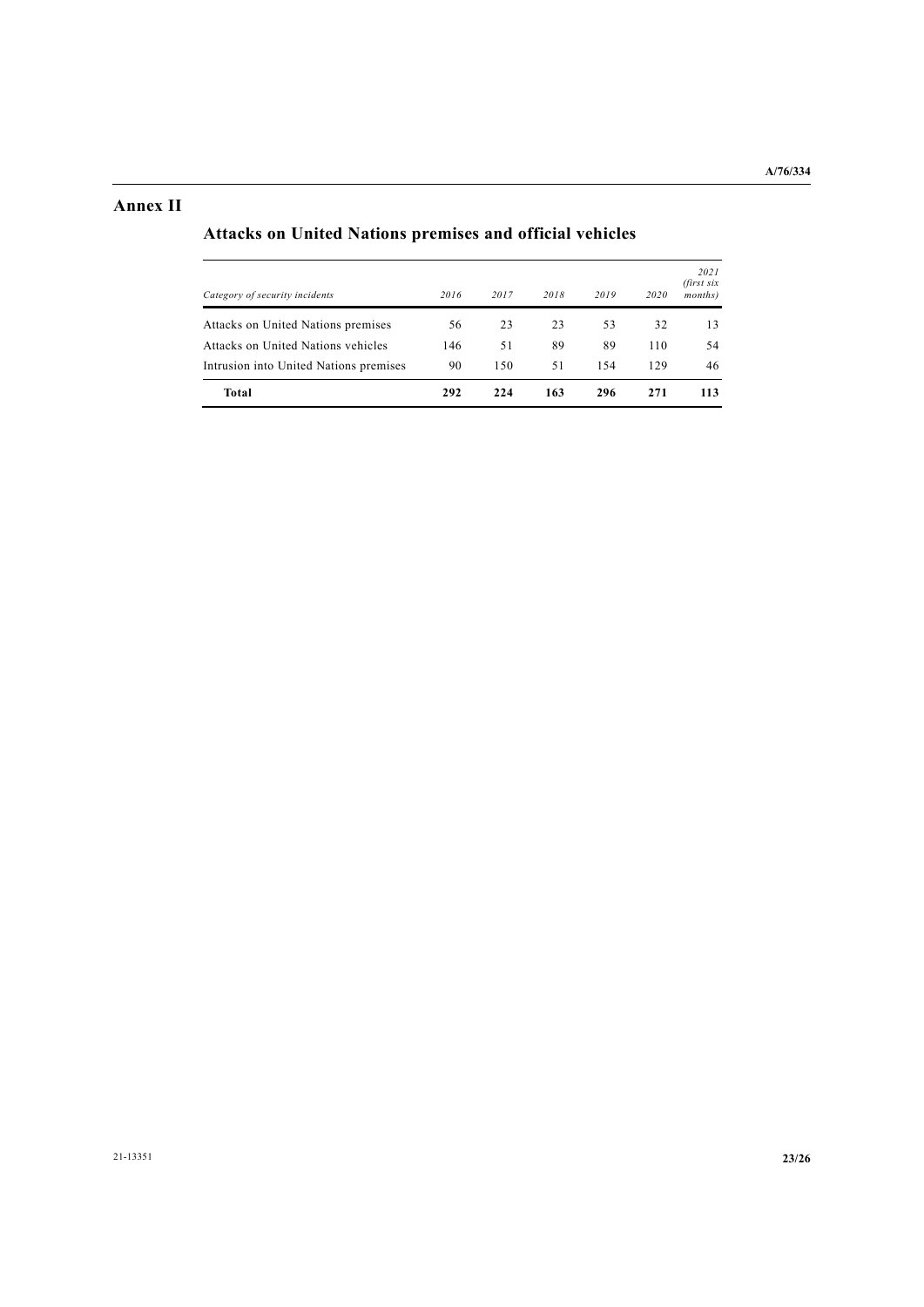# **Annex III**

# **United Nations civilian personnel affected by security incidents, 2020**

| Category of security incident                                           | Number of<br>personnel<br>affected | Recruited<br>internationally | Recruited<br>locally | Men                      | Women          | Number of<br>countries | Circumstances of security incidents                                                            |
|-------------------------------------------------------------------------|------------------------------------|------------------------------|----------------------|--------------------------|----------------|------------------------|------------------------------------------------------------------------------------------------|
| Fatalities resulting from acts<br>of violence                           | $\overline{\mathcal{A}}$           |                              | 4                    | $\overline{\mathcal{A}}$ |                | 4                      | Crime $(3)$ ; armed conflict $(1)$                                                             |
| Fatalities resulting from<br>safety-related incidents                   | 14                                 | 3                            | 11                   | 10                       | $\overline{4}$ | 12                     | Road traffic accidents(10);<br>aviation catastrophe (1); other<br>safety-related incidents (3) |
| Injuries resulting from acts of<br>violence                             | 100                                | 25                           | 75                   | 80                       | 20             | 43                     | Crime (all)                                                                                    |
| Injuries resulting from<br>safety-related incidents                     | 89                                 | 13                           | 76                   | 68                       | 21             | 54                     | Road traffic accidents (71); other<br>safety-related incidents (18)                            |
| Abduction <sup><math>a</math></sup>                                     | 17                                 | 2                            | 15                   | 15                       | $\overline{2}$ | 10                     | One personnel member remains<br>in captivity                                                   |
| Robbery <sup>b</sup>                                                    | 462                                | 174                          | 288                  | 249                      | 213            | 77                     |                                                                                                |
| Residence break-in $\epsilon$ and<br>burglary of residence <sup>d</sup> | 312                                | 98                           | 214                  | 172                      | 140            | 69                     |                                                                                                |
| Aggravated assault <sup>e</sup>                                         | 62                                 | 12                           | 50                   | 41                       | 21             | 29                     |                                                                                                |
| Sexual assault                                                          | 7                                  | 5                            | $\overline{2}$       | $\mathbf{0}$             | 7              | 5                      |                                                                                                |
| Intimidation and harassment <sup>g</sup>                                | 307                                | 131                          | 176                  | 153                      | 154            | 63                     |                                                                                                |
| Arrest and detention <sup>h</sup>                                       | 84                                 | 5                            | 79                   | 78                       | 6              | 20                     | Personnel (3) remained in<br>detention as at 1 July 2021                                       |
| <b>Total</b>                                                            | 1458                               | 468                          | 990                  | 870                      | 588            |                        |                                                                                                |

*a* Act of restraint through the use of, or the threat of the use of, force or through fraudulent persuasion, including hostage-taking involving demands as conditions for liberation, executed by non-State actors.

*b* Act or instance of unlawfully taking property through the use of violence or the threat of the use of violence.

*<sup>c</sup>* Unauthorized and forceful entry with intent to commit a felony or a crime aggravated by use of force or physical assault.

*<sup>d</sup>* Unauthorized and forceful entry with intent to commit a felony or crime.

*<sup>e</sup>* Unlawful act that places personnel, without consent, in fear of immediate bodily harm or battery.

*<sup>f</sup>* Act of making someone timid or fearful or of deterring by threats.

*<sup>g</sup>* Act of systematic or continued unwanted and annoying actions that serve no legitimate purpose, causing substantial emotional distress.

*h* Act or acts executed by State actors.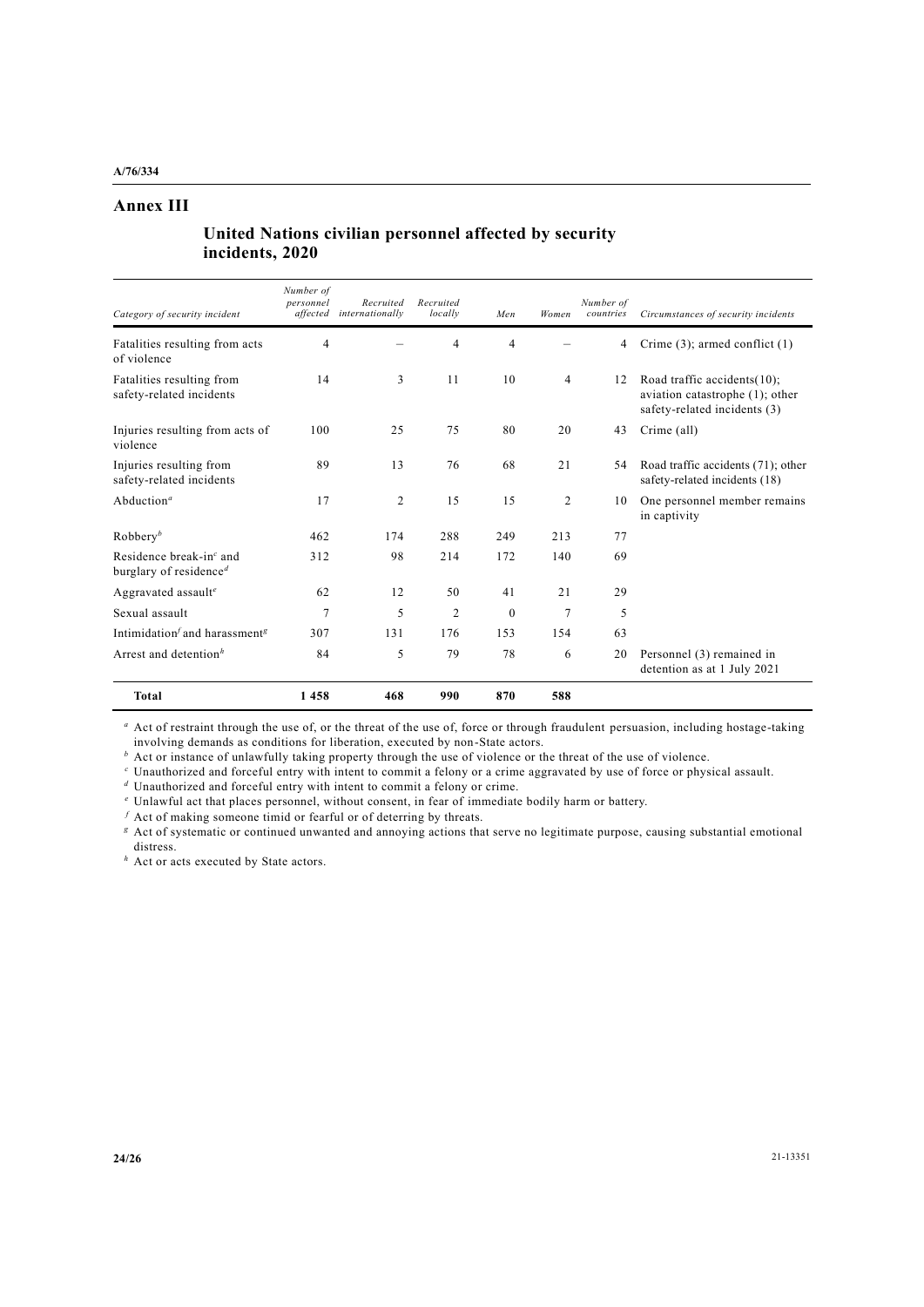# **Annex IV**

**Critical security incidents affecting personnel of United Nations implementing partners, as reported to the Department of Safety and Security**

|                                                                | Number of personnel affected |      |      |                               |  |  |
|----------------------------------------------------------------|------------------------------|------|------|-------------------------------|--|--|
| Category of security incident                                  | 2018                         | 2019 | 2020 | 2021<br>(first six<br>months) |  |  |
| Personnel who lost their lives as a result of acts of violence | 32                           | 36   | 60   | 41                            |  |  |
| Personnel injured as a result of acts of violence              | 69                           | 129  | 70   | 68                            |  |  |
| Abducted personnel                                             | 61                           | 127  | 182  | 126                           |  |  |
| Armed attacks on premises                                      | 21                           | 11   | 27   | 17                            |  |  |
| Intrusion into premises                                        | 59                           | 105  | 73   | 39                            |  |  |
| Armed attacks on vehicles                                      | 72                           | 159  | 166  | 91                            |  |  |
| Total                                                          | 314                          | 567  | 578  | 382                           |  |  |